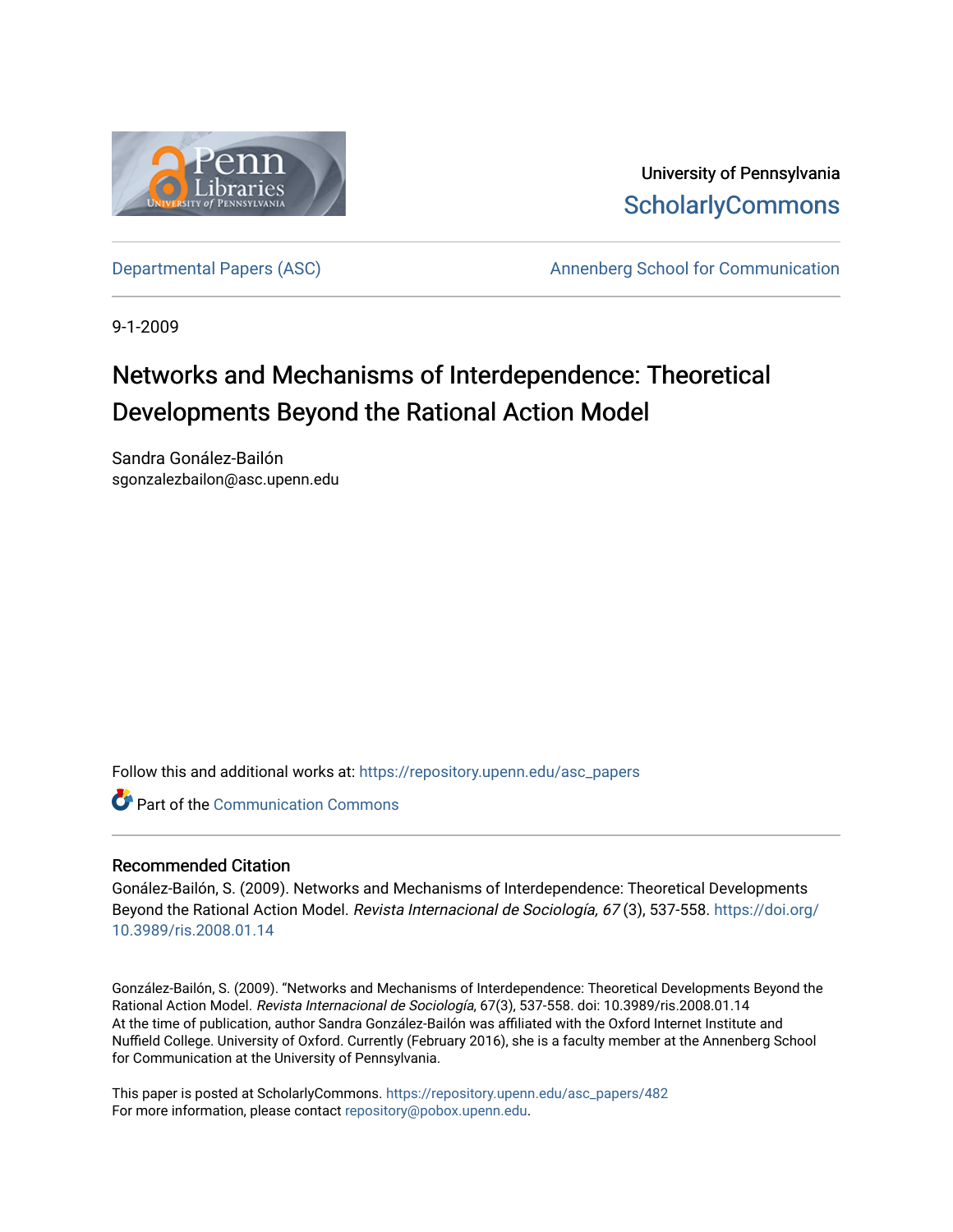# Networks and Mechanisms of Interdependence: Theoretical Developments Beyond the Rational Action Model

# **Abstract**

There is interdependence when the actions of an individual influence the decisions (and later actions) of other individuals. This paper claims that social networks define the structure of that range of influence and unleash a number of mechanisms that go beyond those captured by rational action theory. Networks give access to the ideas and actions of other individuals, and this exposure determines the activation of thresholds, the timing of actions, and the emergence of contagion processes, informational cascades and epidemics. This paper sustains that rational action theory does not offer the necessary tools to model these processes if it is not inserted in a general theory of networks. This is especially the case in the context opened by new information and communication technologies, where the interdependence of individuals is acquiring greater empirical relevance.

# Keywords

cascades, collective action, internet, social influence, threshold

## **Disciplines**

Communication | Social and Behavioral Sciences

### **Comments**

González-Bailón, S. (2009). "Networks and Mechanisms of Interdependence: Theoretical Developments Beyond the Rational Action Model. Revista Internacional de Sociología, 67(3), 537-558. doi: 10.3989/ ris.2008.01.14

At the time of publication, author Sandra González-Bailón was affiliated with the Oxford Internet Institute and Nuffield College. University of Oxford. Currently (February 2016), she is a faculty member at the Annenberg School for Communication at the University of Pennsylvania.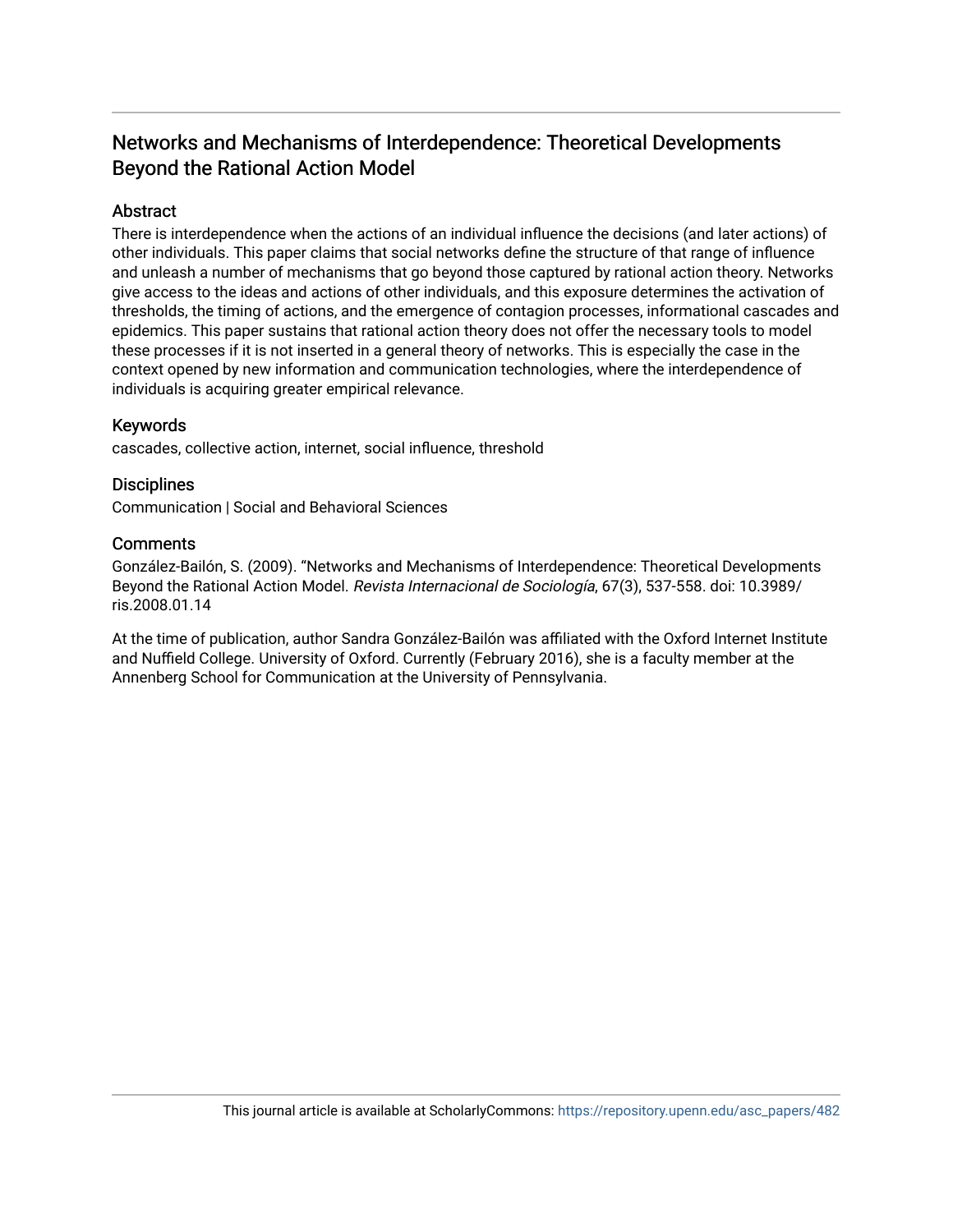# **NETWORKS AND MECHANISMS OF INTERDEPENDENCE Theoretical Developments beyond the Rational Action Model**

# REDES Y MECANISMOS DE INTERDEPENDENCIA Desarrollos teóricos más allá de los modelos de acción racional

SANDRA GONZÁLEZ-BAILÓN<sup>\*</sup>

*Oxford Internet Institute and Nuffield College. University of Oxford* sandra.gonzalezbailon@oii.ox.ac.uk

#### **ABSTRACT**

There is interdependence when the actions of an individual influence the decisions (and later actions) of other individuals. This paper claims that social networks define the structure of that range of influence and unleash a number of mechanisms that go beyond those captured by rational action theory. Networks give access to the ideas and actions of other individuals, and this exposure determines the activation of thresholds, the timing of actions, and the emergence of contagion processes, informational cascades and epidemics. This paper sustains that rational action theory does not offer the necessary tools to model these processes if it is not inserted in a general theory of networks. This is especially the case in the context opened by new information and communication technologies, where the interdependence of individuals is acquiring greater empirical relevance.

#### **ADDITIONAL KEYWORDS**

Cascades, Collective Action, Internet, Social Influence, Threshold.

#### **Resumen**

Existe interdependencia cuando las acciones de unos individuos influyen en las decisiones (y posteriores acciones) de otros individuos. Este artículo sostiene que las redes sociales definen la estructura de ese espacio de influencia y desatan una serie de mecanismos de los que la teoría de la elección racional no puede dar cuenta. Las redes sociales abren acceso a las ideas y acciones de otros individuos, y esta exposición determina la satisfacción de umbrales, el tempo con en el que se llevan a cabo las acciones y la emergencia de procesos de contagio, cascadas de información y epidemias. Este artículo defiende que la teoría de la elección racional no ofrece las herramientas necesarias para modelizar tales procesos si no se inserta en una teoría general de redes. Éste es especialmente el caso en unos momentos en los que la interdependencia de individuos está adquiriendo, al amparo de las nuevas tecnologías, mayor relevancia empírica.

### **Palabras Clave Adicionales**

Acción colectiva, Cascadas, Influencia Social, Internet, Umbrales.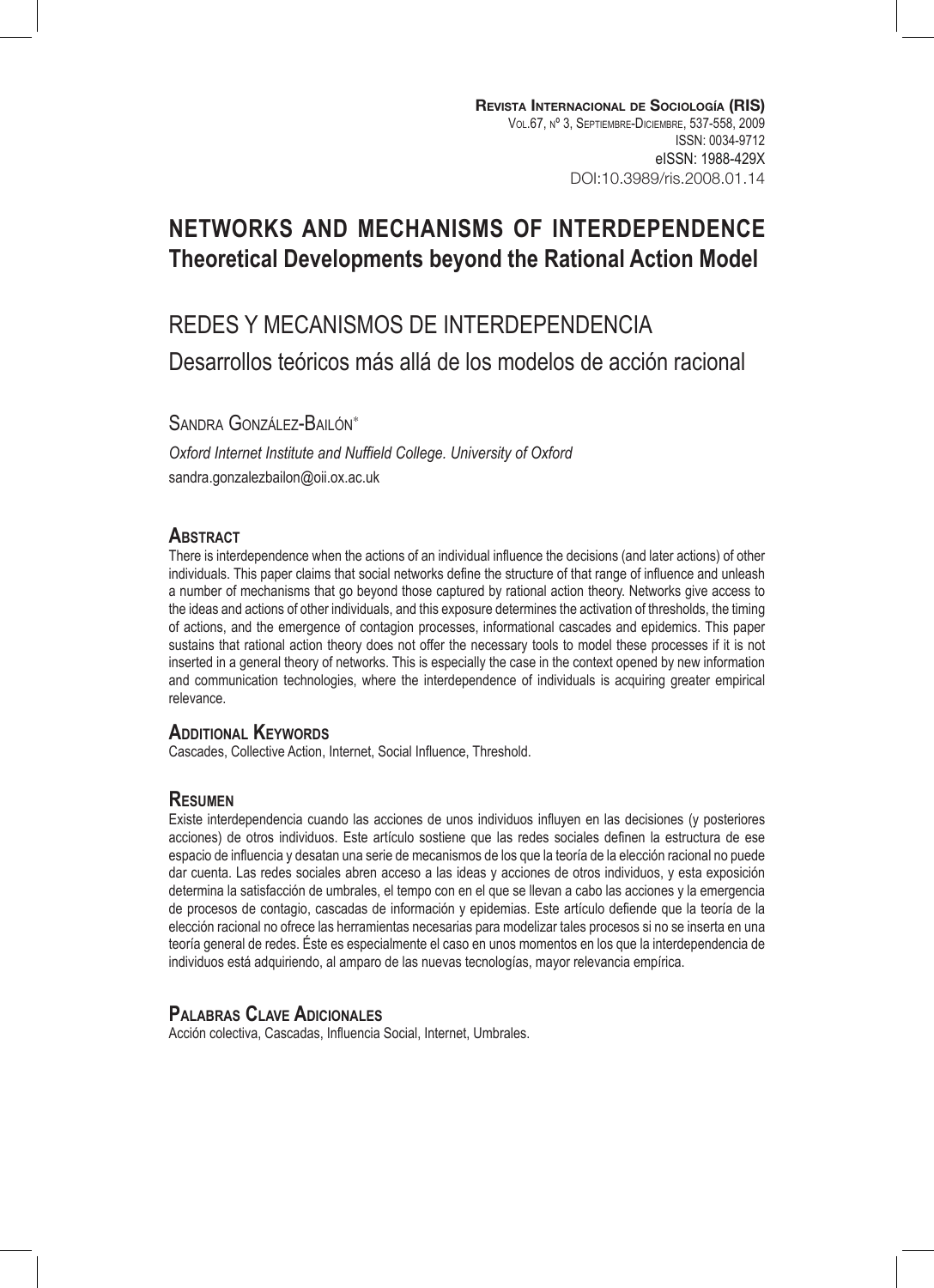#### **Introduction**

Rational action theory (RAT) and the analytical tools developed under its umbrella (in particular, game theory) has contributed to advance our understanding of social phenomena such as collective action or the emergence of norms (Olson 1965; Ullmann-Margalit 1977; Hardin 1982; Axelrod 1984; Elster 1989; Coleman 1990; also Aguiar 1990; Linares 2004; Miller 2007). By uncovering and formalising the micro-foundations on which collective dynamics are based, RAT has contributed to the generalisation of a powerful explanatory framework; however, its models have seldom taken into account the role (often counterintuitive) played by interdependence and by the network of interactions from where individuals decide and act. Networks open the channels through which social influence flows: they create the basic infrastructure that allows the formation of preferences or the emergence of social norms. An efficient and global diffusion of information, for instance, depends on the structure of the network connecting individuals: some are more efficient than others in spreading the reputation of future partners of interaction or in facilitating the enforcement of norms.

This paper aims to justify two claims: first, that RAT needs to be inserted in a general theory of networks if it is to explain the emergence of social processes like collective action; and second, that RAT models will be more relevant empirically if they make explicit assumptions about the networks that connect individuals, particularly in the light of recent episodes of mobilisation facilitated by the use of new technologies. The assumption that underlies these claims is that individuals do not decide or act in isolation: they observe what other individuals do and are influenced by their actions. This interdependence unfolds mechanisms that cannot be reduced to the analytical framework proposed by RAT: two choices or actions that are identical from the point of view of an individual might unleash completely different consequences depending on how those individuals are positioned in a global network of interactions (Goyal 2007: 25-26). The argument developed in this paper is not intended as a rebuttal of RAT models; instead, it aims to justify why it is necessary to insert them in a theory of networks.

#### **A Model to Illustrate the Explanatory Role of Networks**

Networks generate a complexity that lies beyond the scope of the models proposed by the RAT. The model represented in Figure 1, a form of cellular automaton (Gilbert and Troitzsch 2005: p.), aims to illustrate why. In this model each cell can exhibit two possible states, identified by the colours black and white. If we assume that each cell represents an individual and that each state represents a particular voting intention (if white, the vote will go for candidate X, and if black, it will go for candidate Y), the model allows us to analyse the impact that different rules of decision and social influence will have on the final distribution of votes. In this example, the decision rule is simple: agents will look around, they will count the number of neighbours that intend to vote white and those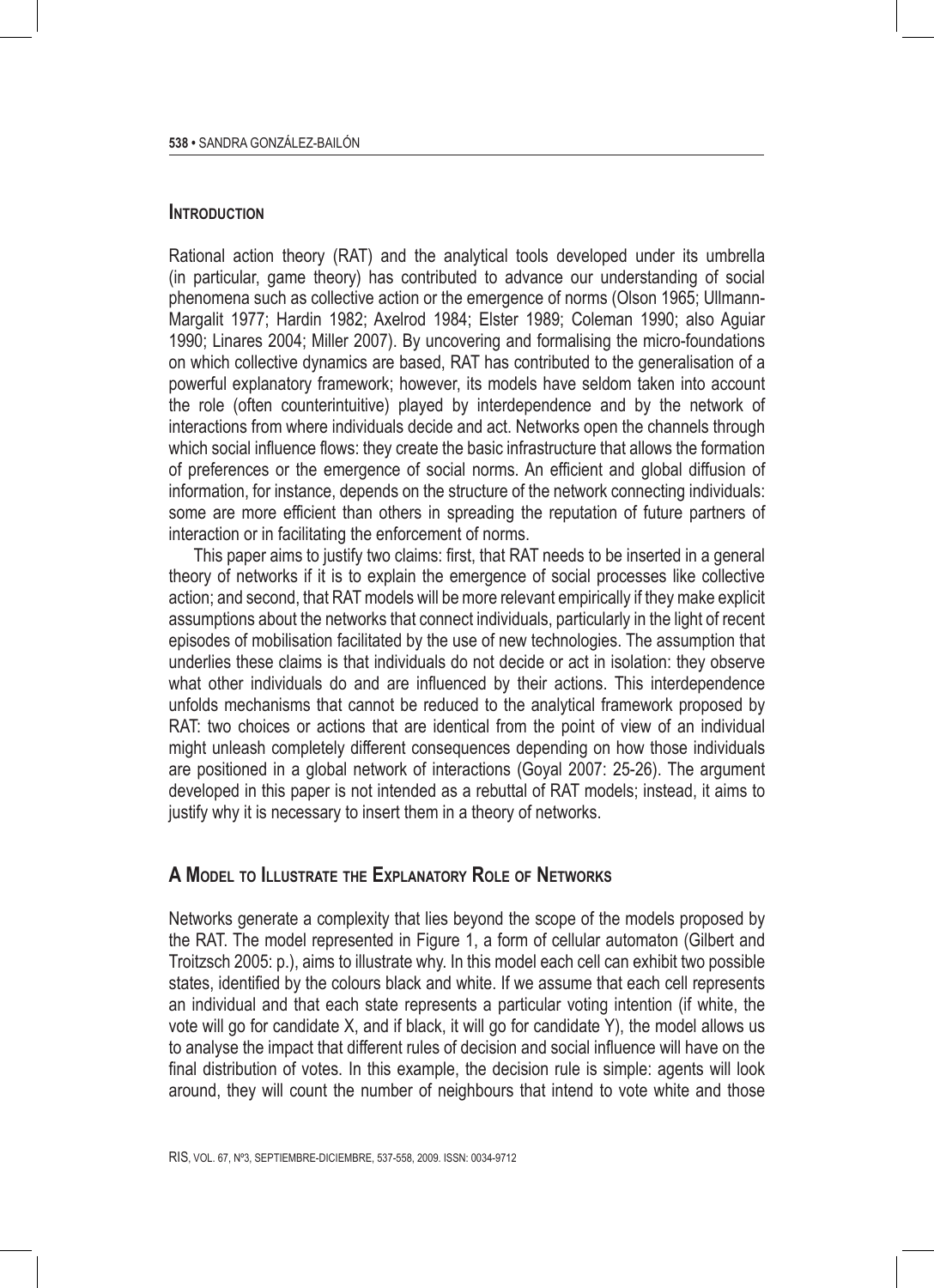who intend to vote black, and will adopt the vote of the majority. What changes in the two scenarios represented in the figure is the definition of neighbourhood, that is, the number of neighbours that will influence a given agent when it comes to deciding which candidate to vote for. In scenario A agents take into account the eight neighbours surrounding them; in scenario B they only take into account the agents placed in the four cardinal points (N, S, E and W).

The patterns reproduced in the upper part of the figure result from the evolution of the model, the starting point of which is the same in both scenarios: a random distribution of vote intentions. Every time step, agents follow the majority rule, until the system reaches



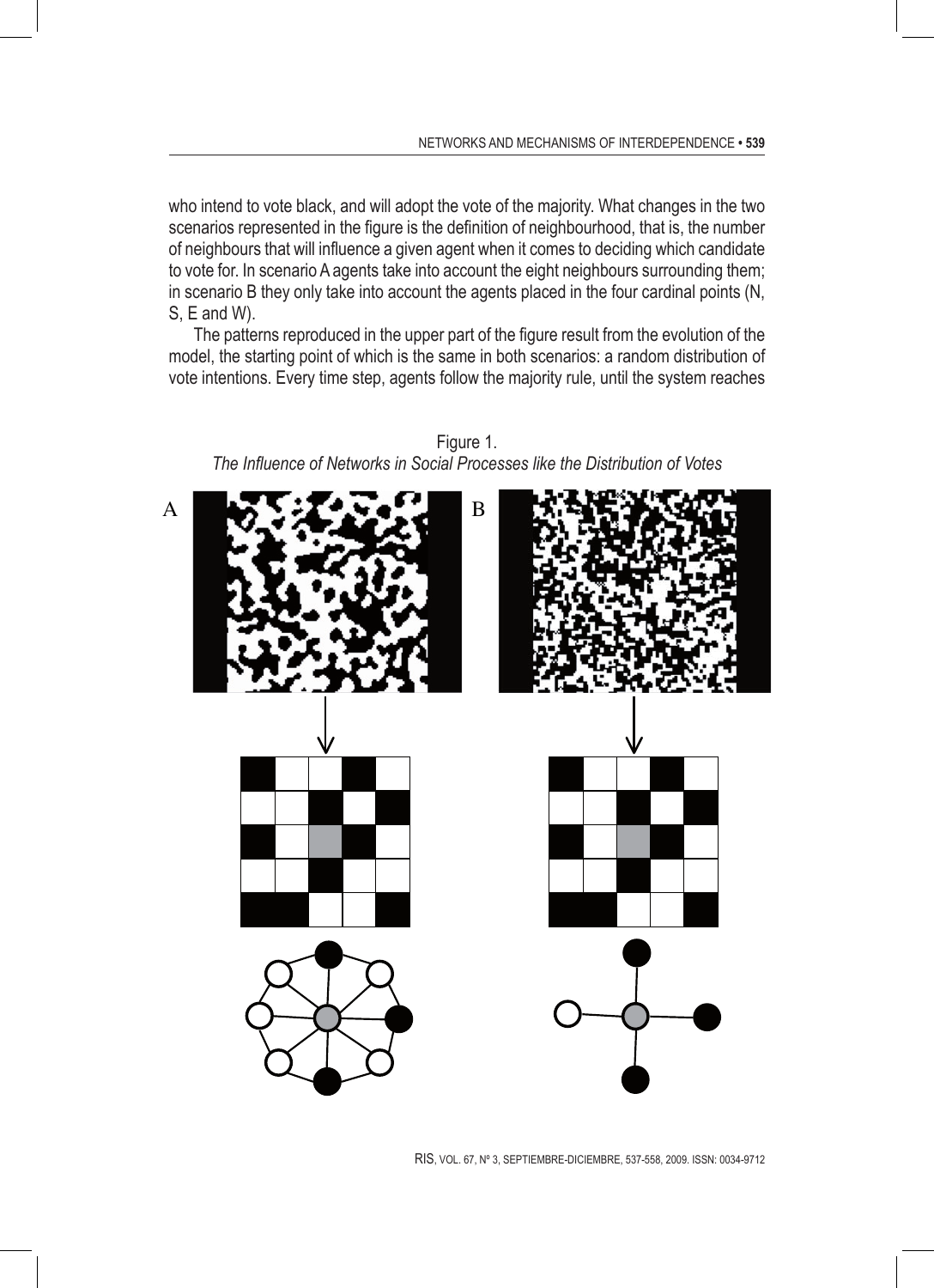the equilibrium captured in the figure. As the figure shows, segregation is more extreme in the first scenario than in the second. This is arguably an obvious result given the specifications of the model. However, the evolution of this model hides mechanisms that are not so intuitive at first sight and that depend on the structure of the network underlying the interactions. The lower part of the figure reproduces the networks that operate in both scenarios for an hypothetical agent Z. Note that the configuration of the environment for this particular agent (represented by the grey cell) is identical in both cases; what changes is the network of contacts that the agent will observe when deciding how to cast her vote. In the first case, the neighbourhood includes a majority of white votes, but in the second case, the black vote predominates. As a result, agent Z will choose white in scenario A and black in scenario B.

In spite of its simplicity, this model captures one of the mechanisms that we can only identify if we analyse the networks that underlie agents' interactions, namely the exposure that agents have to the choices and actions of other agents. The agent in scenario A has a wider exposure than the agent in scenario B simply because her network is larger. The expanded scope of influence to which agents in scenario A are subjected generates a higher segregation of votes.

In addition to exposure, there are other network mechanisms that also influence social dynamics. This paper discusses these mechanisms by introducing, first, the theoretical debate about the role that networks play in the emergence of norms and collective action; the second section explores these network mechanisms in greater depth by considering different scenarios of interaction in which networks have been found to have a significant influence in individual and collective outcomes; the third section presents the mathematical models that have tried to formalise some of the relevant properties that networks have to exhibit to increase their efficiency and, finally, the paper concludes by discussing the impact that new technologies are having in the configuration and efficiency of social networks. Lines for future research are identified in the final section.

#### **The Importance of Networks for Collective Action**

Social capital is one of the theories that have long emphasized the explanatory role of networks, especially in its application to the analysis of civil society (Putnam 1995, 2000; Paxton 1999, 2002). According to this theory, social networks are important because they promote the flow of information, instil habits of cooperation, and encourage political engagement (Putnam 2000: 338). Social networks contribute to create "feelings of duty, increase a sense of interdependence with others, and produce a habit of participation" at the same time that they increase "the exposure of individuals to political ideas and debates" (Paxton 2002: 258-9). Social capital theory sees in civic communities horizontal structures in which trust, solidarity and participation take place in what would be unsustainable levels in the absence of dense networks. Networks contribute to the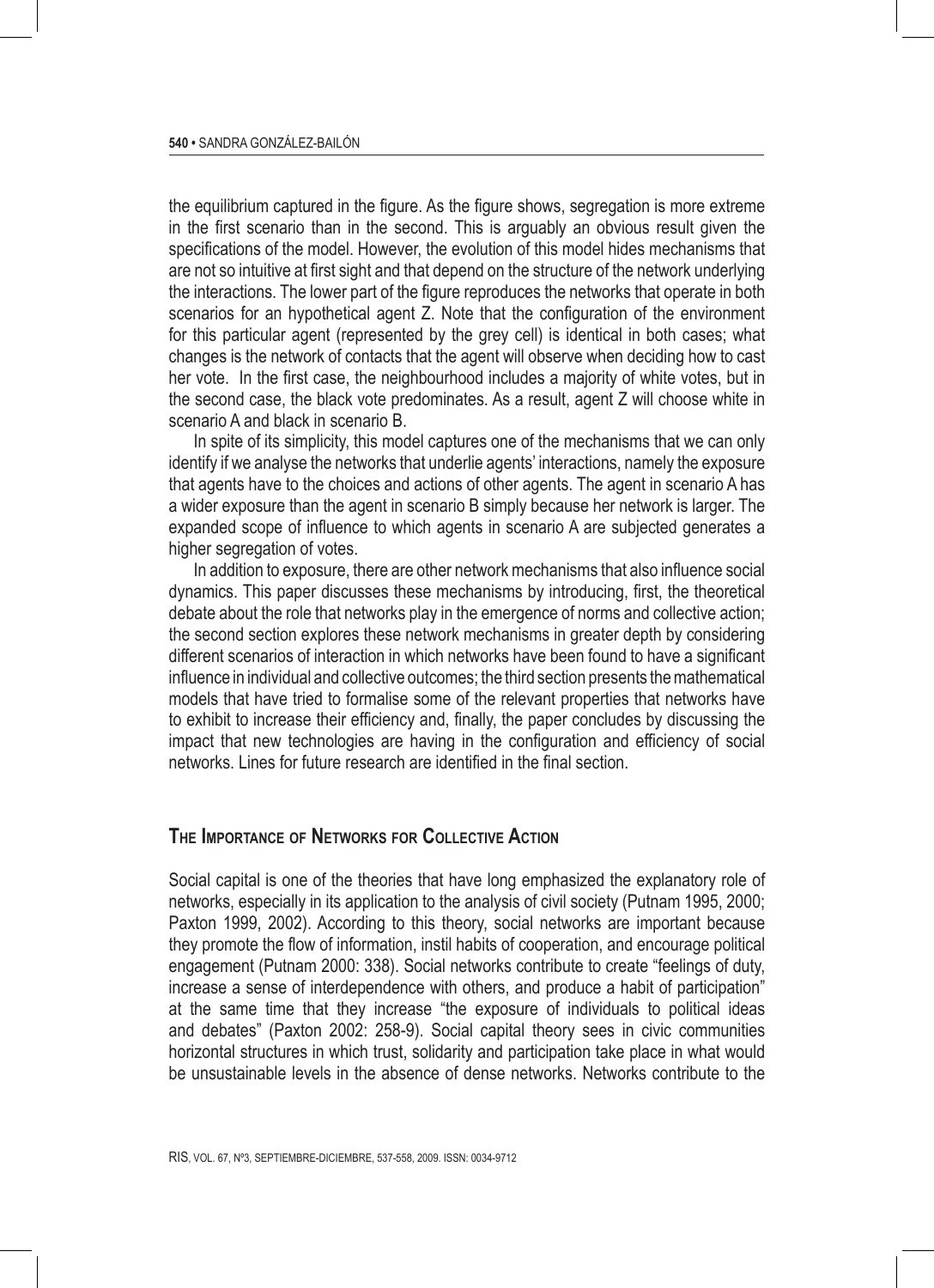workings of civil society because they allow individuals to articulate communities based on norms, trust and reputation, that is, they enhance the auto-regulation of communities without the need of formalised authorities.

Networks, however, not only affect the strength of political engagement and the authority of civic communities. They are also structures that embody a distribution of power: networks open a differential access to the channels that facilitate the exchange of resources and the different positions that emerge from this "largely determine the relative power of each actor in the network" (Knoke 1990: 9-10). To this view, power takes the form of centrality and prestige within the network, and it has political consequences because it affects the role actors have in the spread of information, publicity or tactics; it also affects individual access to these resources: "actors who are connected to other prominent actors gain power through their positional ability to tap into larger stores of useful political information" (p. 13). Being able to perform a gate-keeping role within the network, or to access the actors performing that role, is of crucial importance in a number of political scenarios. In the case considered here –the emergence of collective action it is important for three reasons: recruitment, partnership and mobilisation. Having the right position within a structure of connections will facilitate the recruitment of individuals, the establishment of alliances with other organisations and, as a consequence of both, the coordination of collective action and social mobilisation.

It is an empirical matter to establish whether civil society is articulated by competitive structures or, as social capital theory claims, by horizontal networks governed by relations of trust and reciprocity. Social capital research does not really provide empirical information on civic networks (it focuses, instead, on level of association as a proxy to the density of ties), but a good portion of the literature on social movements favours, under the name of resource mobilisation theory, the former view. This theory draws attention "to how the distribution of organizational resources may affect the role played by different actors in a network, in particular, whether more central actors owe their position to a greater control of resources" (Diani 2003b: 316). Having the financial and organisational resources to mobilise individuals is a fundamental prior condition in the construction of civic networks that social capital theory does not account for. A key task from this perspective is to "understand how organised groups acquire collective control over resources needed for challenging the authorities and how these resources are applied to affect social and political changes" (Knoke 1990: 67). In this process of acquisition of control, the recruitment of individuals plays a crucial role and organisations depend on their networks to execute it.

Networks have been said to perform a threefold function in the recruitment process: first, by socialising individuals and enhancing their disposition to participate; second, by generating the opportunities for participation; and third, by affecting the ultimate decision to take part (Passy 2003). According to this view, networks mediate at the beginning and at the end of the participation process: "at the beginning by building or reinforcing individual identities that create potential for participation, and at the very end when individual preferences and perceptions [...] eventually prompt people to take action"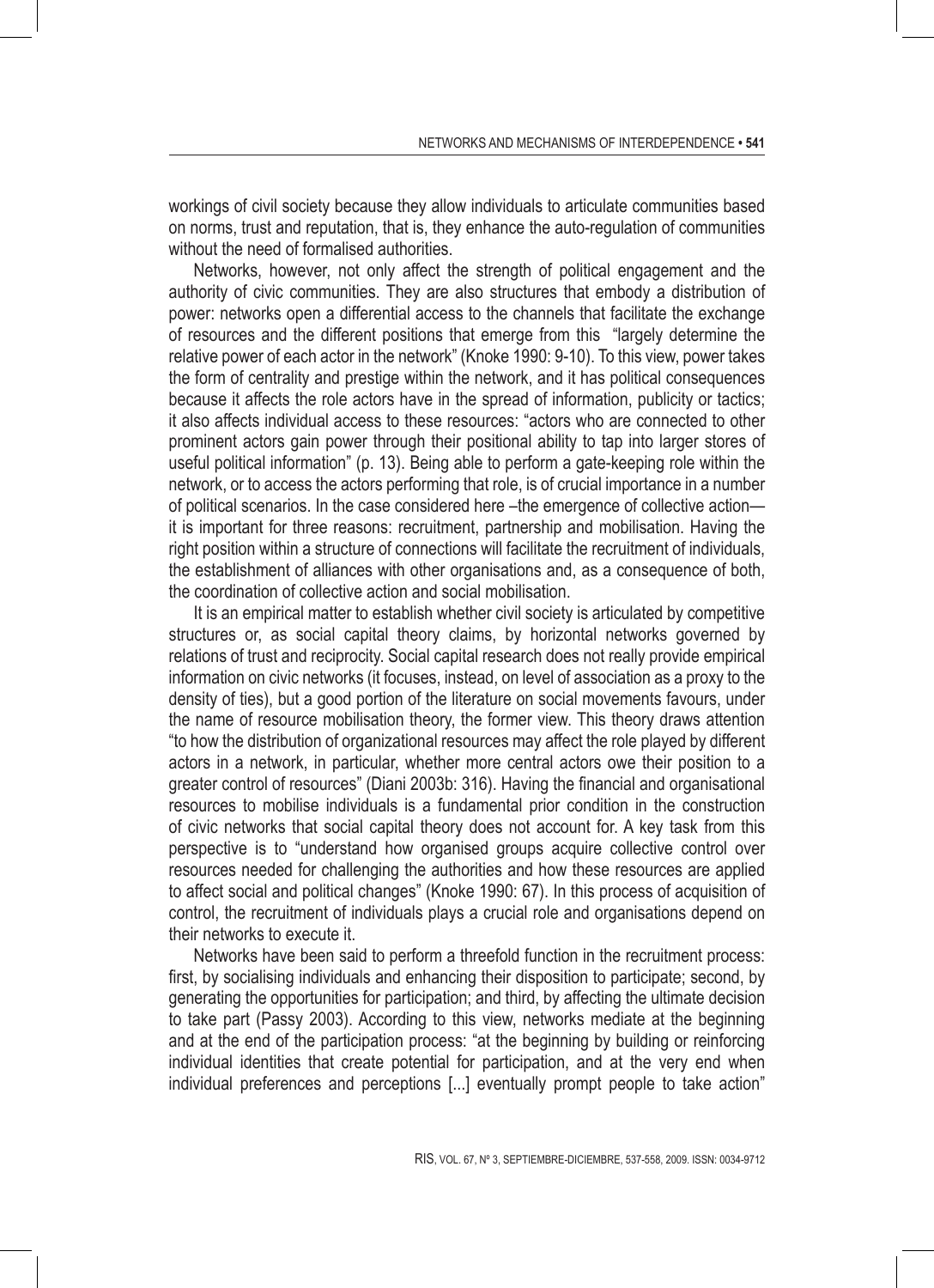(Passi, 2003: 22). In the first phase, networks allow individuals to get ideologically closer to a given political issue; in the second, to be connected to opportunities for participation; and in the third, to access the information that will make them decide to join or not a collective action. In other words, networks allow potential participants to monitor others' actions and be influenced by them.

The influence that social networks have over individual decisions has been analytically explored by the critical mass theory (Marwell and Oliver 1993; Marwell and Prahl 1988; Oliver and Marwell 1988; Oliver, Marwell and Teixeira 1985). This theory is based on the idea that "some threshold of participants or action has to be crossed before a social movement 'explodes' into being" (Oliver, Marwell and Teixeira 1985: 523). The main assumption underlying this approach is that individual decisions are interdependent: they are sequential, and people take into account the actions previously taken by others when deciding how to act themselves. Yet networks not only provide the structure for that interdependence. They also influence the emergence of collective action by means of three of their features: their density, their centralisation and the costs of communicating across their ties (Marwell and Prahl, 1988: 505). It is centralisation –or how heterogeneous individuals are in their number of connections—what, according to these authors, generates the most relevant effect. When organising costs are high and resources are low, only some fraction of the agents to mobilise can be contacted; those agents whose contribution seems likely to be larger (because they are better connected) are preferred over the others, and this affects the speed and efficiency of the mobilisation process. As the authors say, "when resource heterogeneity is high, the number of others an organiser can afford to organise becomes much less significant as a constraint. If an organiser happens to have two or three big contributors in her network, she can achieve success without spending a lot of resources on organising" (p. 529). Since resources are scarce and connections costly, activating connections with those well connected brings higher outcomes for the same price. Yet this selectivity mechanism is based on networks that are closer to a hierarchy than to the horizontal structure so often assumed in civic networks.

One of the key concepts used by the critical mass theory –a *threshold* beyond which participation turns into collective action— was developed by Granovetter in the late 70s (Granovetter, 1978). His threshold models are an approach to collective behaviour for situations where actors have two alternatives and the costs and benefits of each depend on how many other actors have chosen one of them. The concept of threshold, though, was not incorporated into an explicit model of networks until the mid nineties (Valente 1996). Rather than measuring thresholds in terms of how many others in the whole system follow a certain action, this approach measures thresholds as the number of others in the personal network that act in a certain way. In other words, it relaxes Granovetter's assumption of global information and complete connectedness, and introduces the concept of exposure to account for the proportion of actors in an individual's personal network that follow the behaviour at a given time; the threshold is the exposure at the time of adoption.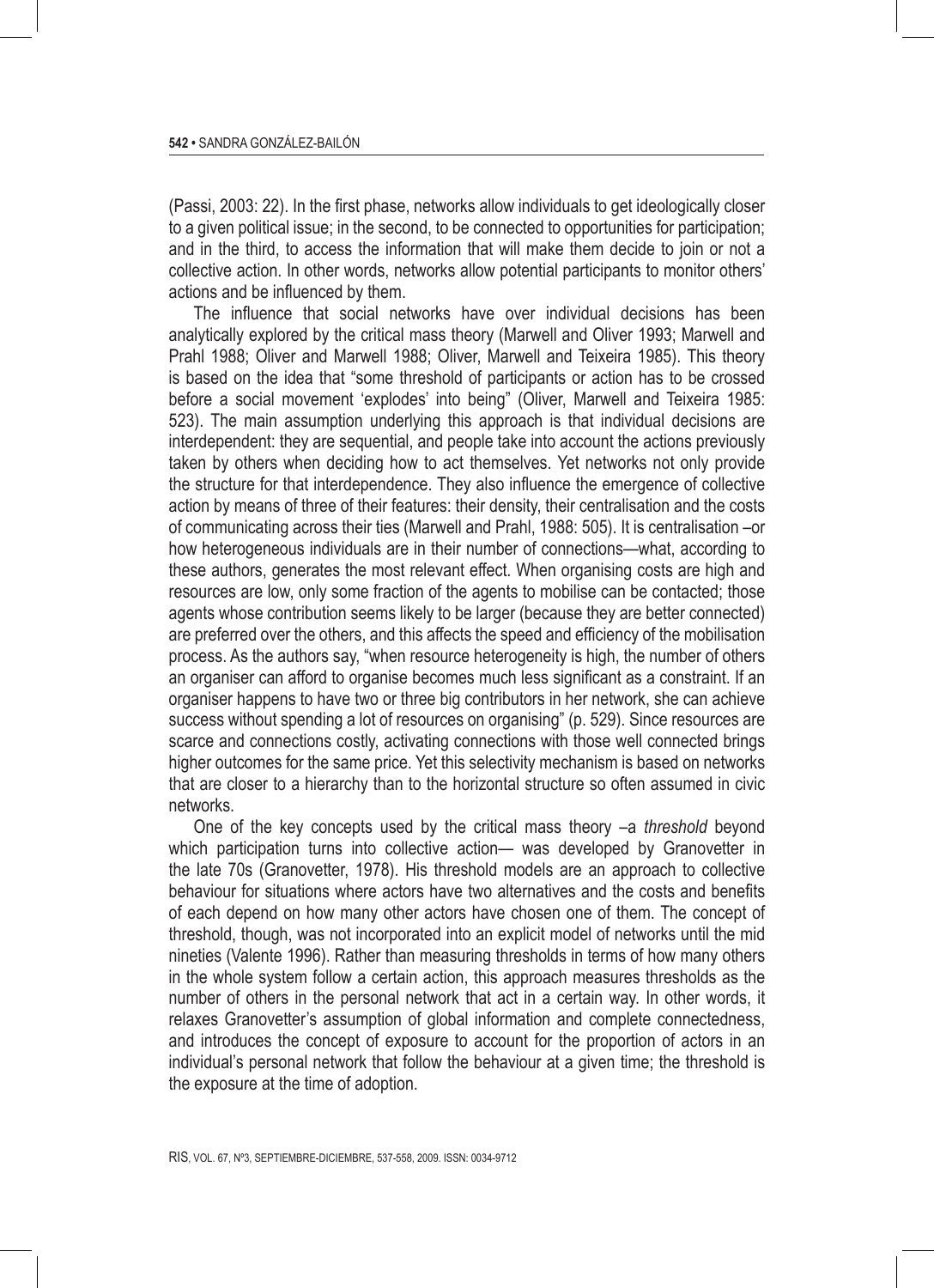The relevance of this differentiation –the relevance of making an explicit incorporation of networks in threshold models– is the realisation that individuals with the same thresholds may adopt at different times because their exposure is different (Valente: 1996:73). Two individuals with the same threshold but connected to networks of heterogeneous agents will not behave in a similar fashion: if individual A is connected to agents with low thresholds, she will act before individual B if he is connected to agents that are themselves reluctant to act. Agents A and B share the same threshold (that is, they have the same propensity to join) but the time when their threshold is activated depends on their contacts and on their respective thresholds. Likewise, individuals connected to wider networks, like the agent in scenario A of Figure 1, will need a higher number of agents joining a course of action before deciding to do the same; this number will be higher than that required for an individual with the same threshold but connected to a smaller network: the larger the number of contacts an agent has, the more of these contacts will need to act before the agent overcomes her reluctance to join.

The effects that these network features have on the emergence of collective action are important because they shape contagious processes: different network structures have different effects on the rhythm and scope of social influence. Empirical analyses have shown that networks played a great role in, for instance, the growth and spread of trade unions in the early twentieth century Sweden. These findings suggest that "spatial properties and network densities are likely to influence considerably both the speed of a mobilisation process and the success of a movement in organising the relevant population" (Hedström, 1994: 1176). Networks, this approach implies, determine how and when thresholds are satisfied; and thresholds define the frontier between the initial slow growth phase and the phase of logistic growth that characterise contagious curves; that is, they define the turning point that need to be overcome to attain the critical mass (for a non-technical approximation see Gladwell 2001; for a general approach to the role networks play in contagion processes see Watts 2003: chapter 6). Whether a small initial influence ends up being a global movement depends on networks, on how they channel the diffusion of dynamics and contagion. Also on how they promote the flow of information and on whether they allow the emergence of the so-called informational cascades.

According to the cascade approach "each individual action […] affects the information sets of other individuals who in the future may be either encouraged to take action or deterred from doing so" (Lohmann, 1994: 51). The informational cascade model states that collective action dynamics are generated endogenously by revealing information previously concealed; and it assumes that revelation comes by means of participation in public demonstrations, a turnout that needs to vacillate randomly: "if the number of political actions remains constant over time, no further information will be revealed, and consequently no individual will have incentives to turn out" (p. 54). The Monday demonstrations in Leipzig, which accelerated the collapse of the East German regime in 1989, stand as an example of this type of process: these demonstrations "publicly revealed some of the decentralised information about the malign nature of the East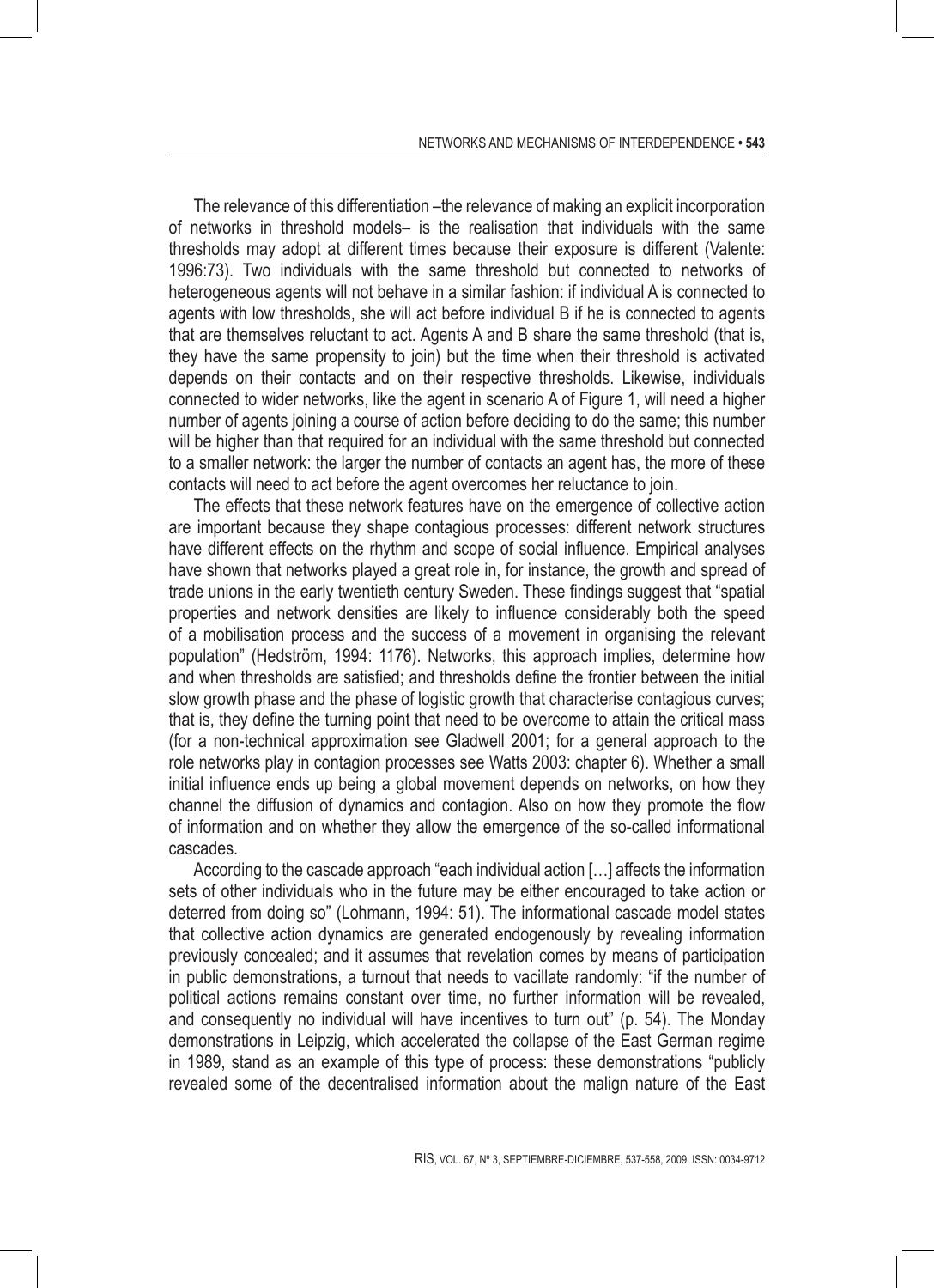German regime and thereby created pressures for political liberalisation and reform" (p. 91). When information is dispersed, networks contribute to merge its flow by opening access to what otherwise would be trapped in unconnected islands of individuals, which prompts more people to enrich the information flow and therefore reinforces the process in a feedback fashion. Briefly, "what all information cascades have in common […] is that once one commences, it becomes self-perpetuating; that is, it picks up new adherents largely on the strength of having attracted previous ones" (Watts 2003: 206). The exact role that networks play in this process depends, again, on their structure.

The spread of information requires a trade-off between cohesion within groups and connections across them; that is, "a trade-off between local reinforcement and global connectivity" (p. 231), which is based on a distinction similar to that social capital theory makes between bonding (exclusive) and bridging (inclusive) ties (Putnam 2000: 22). The success of the Leipzig demonstrations were based on tightly knit clusters of individuals (churchgoers, groups of friends) but also on the more casual encounters with others that joined the demonstration along its route:

> "We know from the diary of one of the regular demonstrators that small groups of friends typically met on Monday afternoons in the city center, where they would join churchgoers and other strangers to form a demonstration. They would then proceed along the Ringstrasse, which encircles the center of the town, picking up additional people along the way" (Lohmann 1994: 67-68)

Without those bridges or shortcuts overcoming the social distance between groups of closely related individuals, contagion processes and informational cascades cannot unfold. In their absence, networks can actually generate the opposite effect: an articulation of society around "concentric circles" (that is, clusters of ties with no external, bridging connections, Simmel [1908] 1955) or polarised groups, walled off from one another (Sunstein 2001).

Networks, then, contribute to the activation of collective action: they trigger endogenous mechanisms that traditional approaches to collective action, based on exogenous variables such as unemployment or other sources of relative deprivation, do not capture. There is large-scale empirical evidence about the role that those endogenous mechanisms play in the emergence of waves of contention (Biggs, 2005). These waves are based on mechanisms similar to those identified by threshold models, namely interdependence and positive feedback loops: "Positive feedback is inherent in the character of defiant collective action, because an individual's decision to participate is strongly influenced by the action of others" (Biggs,2005:1688). If, as this approach claims, strikes lead to further strikes it is because influence flows between individuals, which implies connections and therefore networks. And even if there is no interdependence (when the expected benefits, moral pressure, and costs of participation depend on the action taken by other individuals) networks still play their role by means of inspiration (p. 1689). The informational cascade that took place during the Monday demonstrations in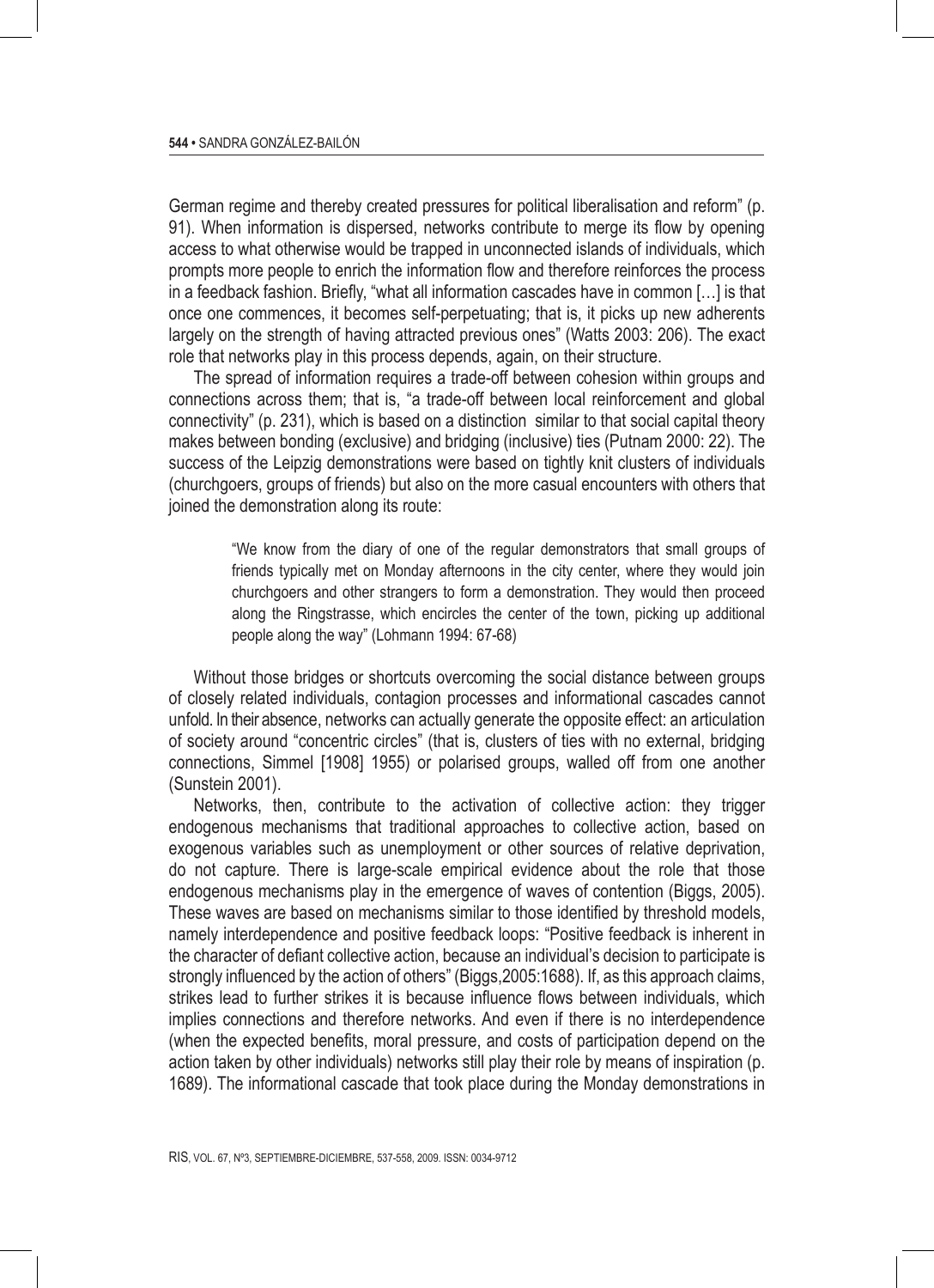Leipzig was partly triggered by this inspiration mechanism: knowing that other citizens were protesting against the Regime encouraged more individuals to protest themselves, even though there was no direct connection or dependence between them other than common knowledge.

Why are networks, then, such a fundamental dimension in the articulation of collective action or the emergence of social norms? Because they provide the logistics to fulfil three crucial functions: the combination of different views, the prevention of concentrations of power, and the facilitation of civic mobilisation. But, as the literature reviewed so far shows, networks do not provide an unambiguous support to these functions. Competition between the different agents that form the network, the lack of heterogeneity in the resources available, or the absence of bridges connecting different groups are all elements that reflect on the structure of networks and therefore affect their functioning. Networks activate mechanisms that do not always benefit the plural and global diffusion of information, which in turn affects the decision of agents and the emergence of norms and collective action. The following section provides a more systematic account of the mechanisms that make networks, and their properties, so influential for social dynamics.

#### **Network Mechanisms and Social Outcomes**

Interdependence is the most basic mechanism by which networks affect social processes: it is connectedness what makes agents take into account the action previously taken by others and influence, in turn, other agents. This interdependence, though, takes different shapes and creates different structural positions: depending on the location within the global structure, agents will be able to activate (or not) the mechanisms that allow networks to fulfil a role within civil society. The previous section showed, for instance, that centralisation triggers a selectivity mechanism that enhances the efficiency of mobilisation processes: if agents A and B have resources to contact five other agents, but A's contacts are much more diversified in their connections (and, in particular, in their number of connections), then the reach and impact of A's call to mobilisation will be much wider. Another example was exposure, which influences the activation of thresholds by means of the structure of local networks: two agents with the same threshold will adopt a course of action, belief or idea at different times (and become an early-adopter or a follower) depending on their personal contacts, and on their own thresholds and connections. Network density was a third example of structural influence: the amount of connections in a network has an important impact on the speed of mobilisation processes because it affects how fast contagion unfolds; agents located in sparse networks have a clear disadvantage when it comes to promote mobilisation than agents located in denser networks. The right trade-off between cohesion within groups and connectivity across groups was, finally, another instance of how fundamental network properties are in promoting diffusion and cascades; again, due to this structural feature some agents (those connecting different groups) will play a preferential role over others.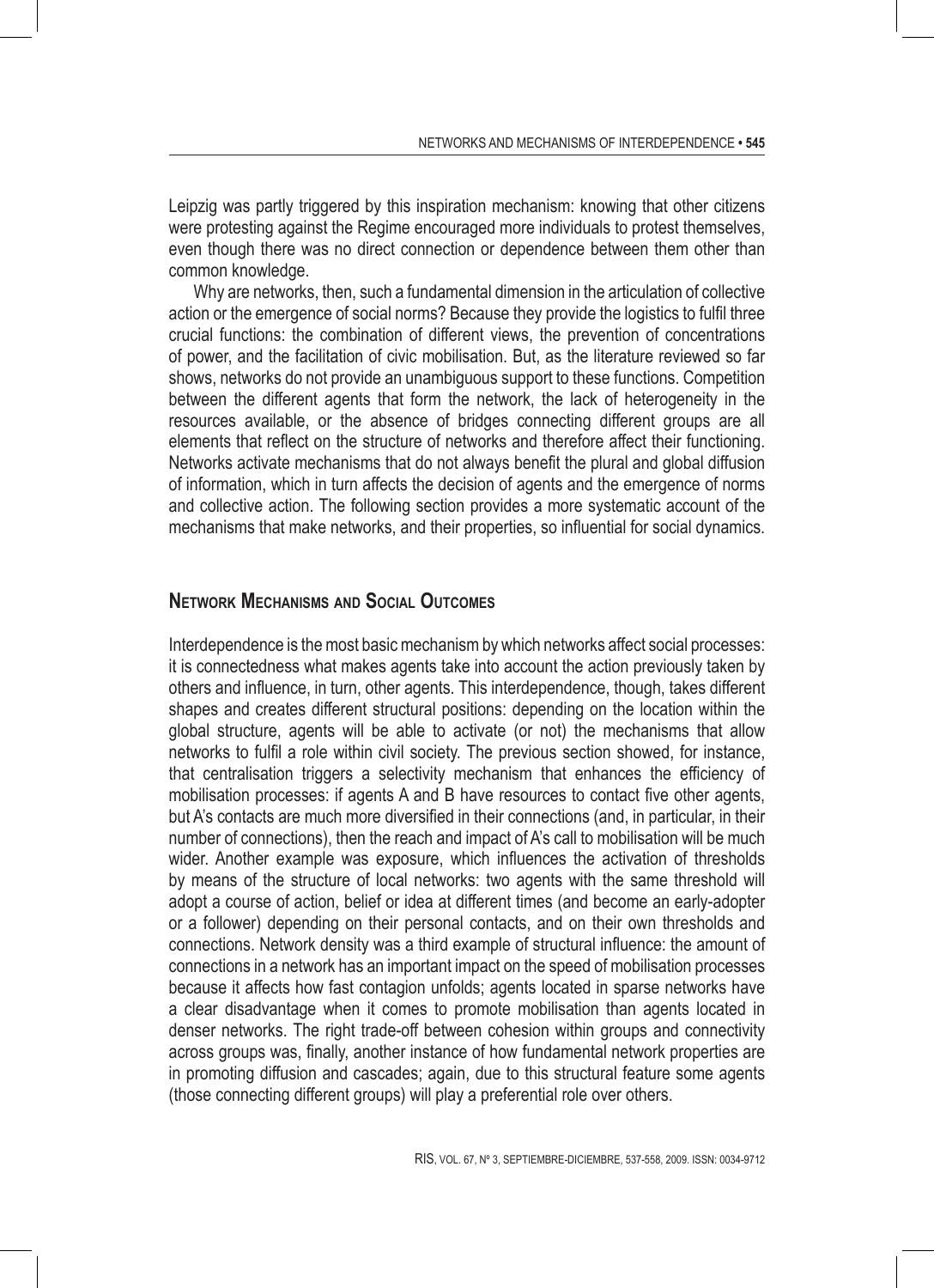There are lots of studies that confirm, in other areas, the relevance of these and other network properties in the activation of social mechanisms. The literature on occupational mobility, for instance, also emphasises the significance of those connections that span social distance between groups. Having access to individuals embedded in different local communities (embedded in different local clusters within a network) opens opportunities for information that would not be available otherwise. And this, according to the literature, has clear advantages in processes like job hunting (Granovetter 1973; Granovetter 1995; also Flap and Boxman 2001; Lin, Cook and Burt 2001; Lin and Dumin 1986). The number of connections individuals have tells us how many sources of information these individuals can manage; and the strength of those connections, how diverse that information is: "those to whom we are weakly tied are more likely to move in circles different from our own and will thus have access to information different from that which we receive" (Granovetter 1973: 1371). Weak ties are the connections that link individuals who just meet occasionally, as opposed to friends and relatives, who are tied by much stronger ties. It is by virtue of those intermittent interactions that weak contacts become the sources of novel information, rich in new opportunities like, for instance, better jobs. Weak ties refer to the same network feature that the bridging ties identified by social capital literature, and play the same inclusive role.

Weak ties get their value from their ability to lay bridges across structural holes (Burt 1992; Burt 2005), a network feature that highlights the absence of connections between groups. Individuals spanning those holes have not only access to new sources of information but also the key to the control of its flow. Research on management networks has shown that this position actually grants a threefold competitive advantage to individuals: it provides an earlier access to information, a wider range of sources, and a better control over diffusion. In other words, the management of structural holes provides an opportunity for "the strategic deployment of information to create value" (Burt 2005: 17). This competitive advantage translates into better performance and better promotional outcomes: in the managerial arena, individuals who occupy brokerage positions get better evaluations, higher compensations and faster promotions in their careers (p. 36-7).

This very same research on management networks also highlights the importance that density has in promoting group cohesion and trust. When social ties among a group of individuals are dense, transitivity will also be higher: the denser a network, the closer everybody is to everybody else, and the higher the probability that someone's strong contacts will also be strongly connected among themselves. When this happens, the network is said to exhibit closure, which stands just at the opposite pole of the continuum leading to brokerage and structural wholes. Networks exhibiting this property have been said to promote trustworthiness and social norms in a much more efficient fashion than open structures (Coleman 1988), and this is so because sanctions and reputation can only work if there are proper channels for the flow of information that allow monitoring (and guiding) others' behaviour. It is precisely this feature what social capital theory echoes, as formulated by Putnam, when establishing the virtues of networks in generating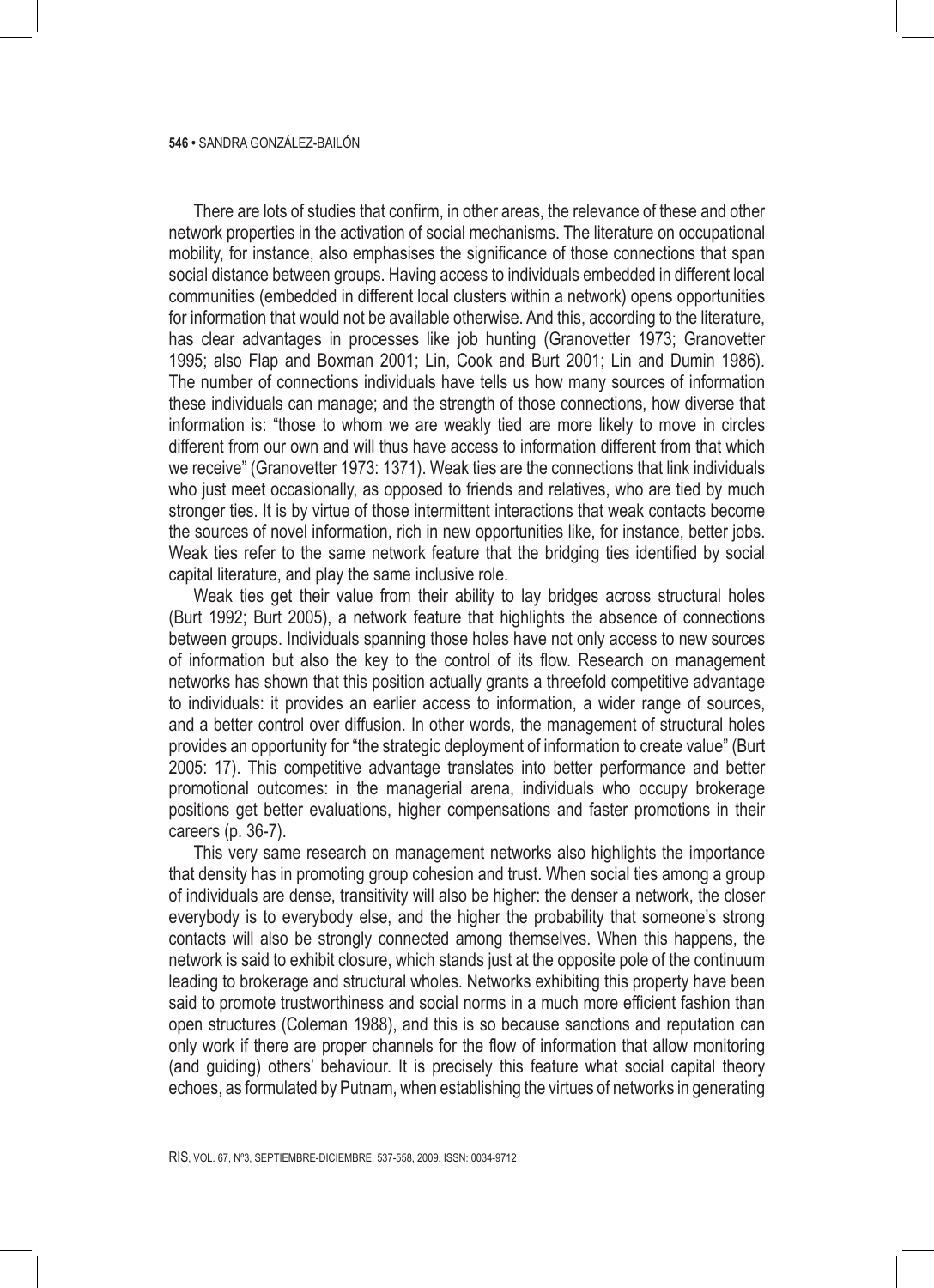endogenous mechanisms of regulation. In complex organisations, closure stands as an alternative source of value to structural holes: it brings major returns by making it safe to trust (Burt 2005: 97). Closure, and the cohesion it promotes, makes information redundant and rapidly available to everybody, which is clearly an advantage not only to build reputations but also to get a fast transmission of news or calls for mobilisation.

Structural equivalence stands as yet another network property able to affect contagious processes like those explored in the previous section. In a classical study on the diffusion of medical innovations, networks were found to have a significant role in the adoption of a new drug. The doctors better embedded in their professional community (those with more ties with other doctors) used the drug, on average, earlier than the doctors less connected (Coleman, Menzel and Katz 1957). In a later study, the influence of networks in that process was reassessed in the light of two structural features: cohesion and structural equivalence (Burt 1987). The main question the study aimed to answer was whether physicians resolved the uncertainty of adopting the new drug by discussing its advantages and disadvantages with colleagues (cohesion) or by looking at the action taken by those occupying similar positions in the social structure (structural equivalence). The influence of cohesion hinged on informal social pressure; the influence of structural equivalence, on competition between individuals occupying similar hierarchical positions. When influenced by cohesion, individuals managed uncertainty by discussing the innovation with others; when influenced by structural equivalence, they overcame uncertainty by following the desire to compete with equals (Burt, 1987:1291). According to the conclusions of the study, structural equivalence was the leading force in the adoption of the new drug.

More contemporary analyses have shown that this particular instance of innovation diffusion was actually driven by aggressive marketing efforts, rather than by contagion (van den Bulte and Lilien 2001). Yet this empirical finding does not invalidate the theoretical distinction between cohesion and structural equivalence: these two features promote the very same process but by means of very different mechanisms. Contagion by cohesion assumes that individuals choose under the influence of their advisers; contagion by structural equivalence assumes that individuals choose following their peers in the network hierarchy. While these two features generate the same effect (contagion and diffusion) they are based on mechanisms that entail a very different interpretation of risk, and a very different calculation of costs and benefits by the agents involved. A similar process might take place in the emergence of collective action, where instead of evaluating the adoption of a new drug, agents assess the costs and benefits of joining a particular course of action.

There are clear parallelisms in the literature on network mechanisms explored so far. Both occupational mobility and resource mobilisation theories highlight that some connections bring better resources than others. They draw attention to the fact that what waits at the other end of a connection is as important as the connection itself: the more resources in the hands of partners, the more resources will lie within reach. Ties, thus, carry a different weight depending on who sends them and who accepts to receive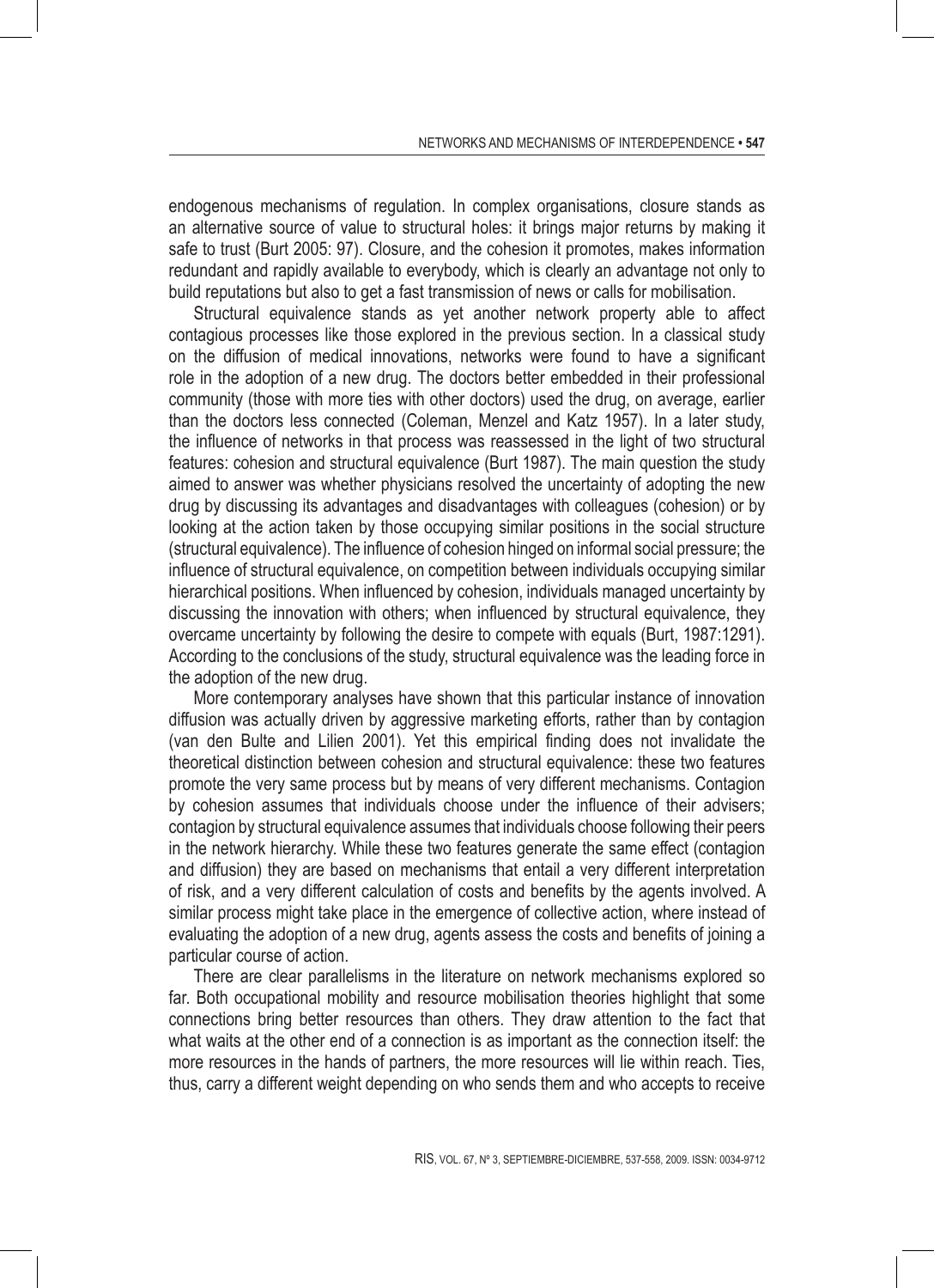them. The closure argument, on the other hand, is reflected in Putnam's claim about the importance of networks for the generation of self-regulation devices such as trust, norms and sanctions. Both accounts see networks as horizontal structures where everybody is able to scrutinise and sanction everybody else, and where reputation and other sorts of information can travel fast. The role of density in processes of mobilisation and contagion is also reflected in the importance attributed to cohesion: it is in highly connected clusters where identities and group identification arise, and where coordination prevails over deviating actions. This is due to the enriched flow of information that transitivity provides –hence the importance of density to guarantee a good diffusion process. The opposite of cohesion and closure, structural holes, open, finally, the same opportunity for global diffusion than bridging ties: they are a precondition for bridges to play their role in connecting distant clusters in a network.

Networks create the opportunity to activate mechanisms that can impact the working of civil society. Yet their efficiency depends on what particular outcome is sought. Centralisation, for instance, facilitates civic mobilisation by means of the selectivity mechanism, but it goes against the function of preventing concentrations of power: the very same logic of this mechanism is based on a hierarchical structure. Additionally, centralisation might not promote the integration of diverse views if those who hold the key for a global connectivity are not activated properly. Bridges work to integrate parts of the network that would be unconnected otherwise: they work towards the integration of different views by providing agents with a better visibility, and also facilitate civil mobilisation to the extent that information is globally diffused. But their reverse, structural holes, also allow agents to play a brokerage role that they can use to their own advantage, which again, does not work in favour of preventing concentrations of power.

Exposure, in turn, depends not only on the structure and contents of local networks, but also on other global features such as structural equivalence. Exposure holds the key for the activation of thresholds, and therefore for the activation of mobilisation, but depending on what mechanism is at work –cohesion, based on neighbours, or competition, based on equals— the process will unfold more or less efficiently and, again, it might rely on a hierarchical structure rather than on a horizontal network. Finally, density and cohesion work on the assumption of horizontal structures and therefore do prevent concentrations of power while facilitating cooperation (and, potentially, mobilisation); but this is based on managing redundant information and explicitly excludes the function of merging diverse views. The efficiency of networks is thus filtered by the functions they are supposed to fulfil: it depends not only on their structural features, but also on the combination of these features. A definition of efficiency in line with that complexity is given in the following section.

#### **Network Efficiency**

A notion of efficiency has been implicitly used so far which is based on the ability of networks to spread information (or influence) faster, from a wider range of sources,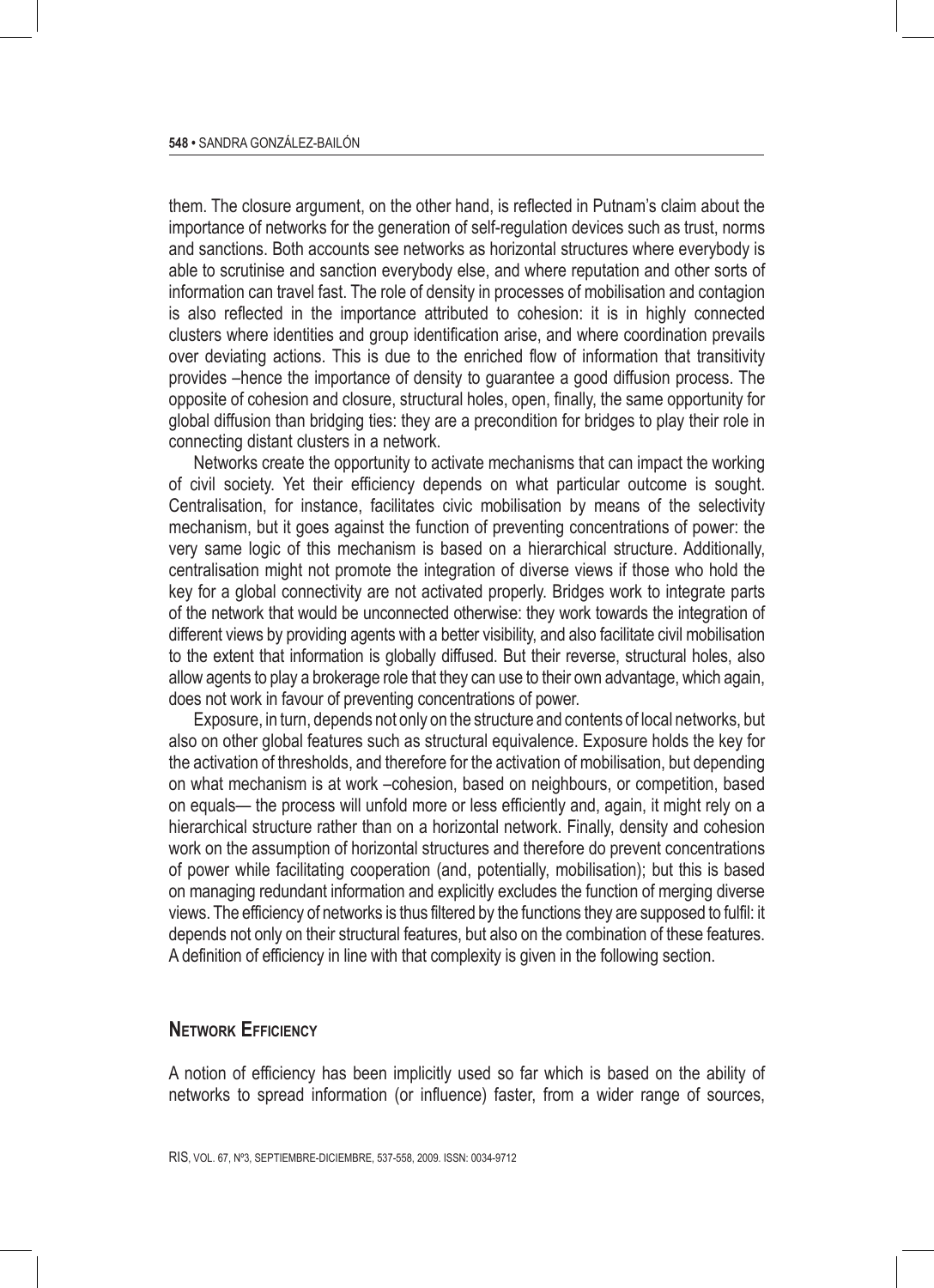and to a broader range of individuals. This section aims to build on that definition by elaborating three more claims: first, that the efficiency of networks does not depend on just one attribute (*ie.* density) but rather on the right trade-off between two types of structural features: those enhancing local cohesion (like closure or transitivity) and those promoting global connectivity (like bridges or structural holes); second, that efficiency cannot be assessed independently of the function: the efficiency of networks in preventing concentrations of power, by means of ties and alliances between organisations, does not necessarily match the efficiency of networks in merging a diversity of views; and third, that the functionality of networks can only be established taking into account the costs associated to their maintenance. This section claims that if we are to use a definition of efficiency to assess the role networks play in the articulation of collective action, this definition cannot be based on the theoretical claims that see networks as horizontal communities but rather on those that see them as structures that embody power and strategy.

The literature on complex networks provides the strongest basis for the first claim. This approach offers a systematic account of the structural properties that make some networks more efficient than others, that is, more robust and faster in transmitting information. Considering a diversity of structures that range from regular to random graphs (from networks where each node has the same number of connections that all the other nodes, to networks where the connectivity is completely arbitrary), this approach highlights the properties of those networks that lie in between the extremes, the so-called small world and scale-free networks.

What makes small-world networks so characteristic is that they display a similar clustering coefficient to regular networks whilst achieving a similar path length to random networks; in other words, they exhibit high local density (typical of regular networks) and low global distance (typical of random graphs). These two features refer to the very same properties under the names of closure or cohesion and bridges or structural holes. The combination of these two properties makes networks especially efficient for a number of processes that involve the transmission of information or the propagation of signals or behaviour (Watts and Strogatz 1998: 440; also Watts 1999a). First, given the smallworld nature of these networks, any one of the nodes are at a short distance from any other, where distance is measured as the number of links or connections that need to be crossed before two nodes can be linked (Buchanan 2002; Milgram 1967; Watts 2003). And second, this provides the key for their efficiency: the short average distance between any pair of nodes allows a fast global spread at the same time that the high clustering coefficient guarantees a fast local propagation.

The possibility space that small-world networks open is, however, still wide, with some of those graphs displaying very different degree distributions –or different levels of heterogeneity in the number of connections per node. Scale-free networks embrace those graphs where most nodes have only a few connections but are held together into the same structure by a few hubs that have a disproportionately higher connectivity (Barabási 2002: 70-71). These networks follow an uneven distribution of ties, they do not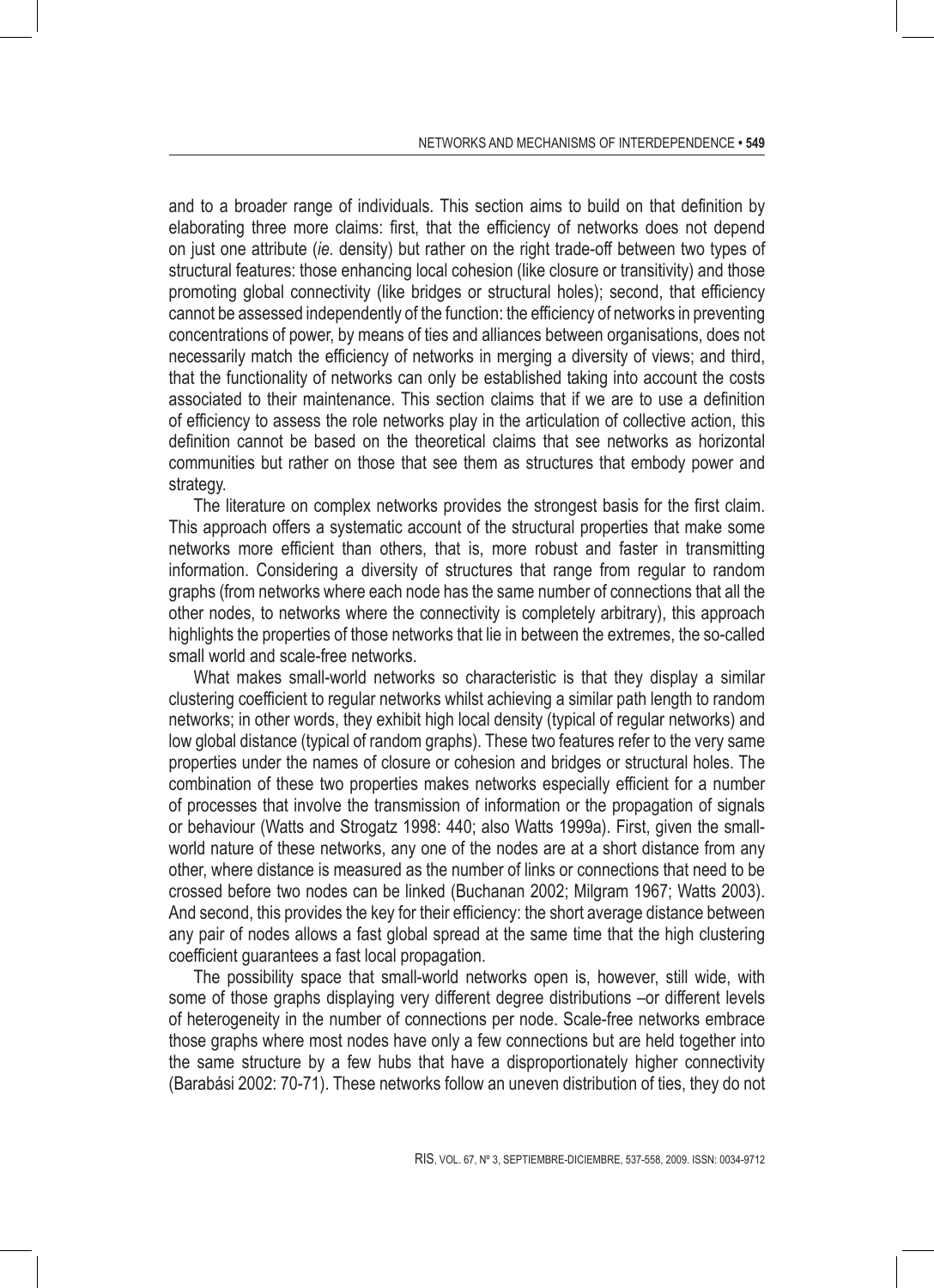have an average node and therefore lack a representative scale of connectivity –hence their scale-free nature. Any pair of nodes in these networks is at a short distance because every node is only two or three steps away from a hub. Hubs are a minority of nodes that concentrate the majority of ties, and they are the key for the efficiency of these networks in the small-world sense (p. 135): since each hub is connected to a large number of other nodes, it has a high chance of receiving a piece of information that will be transmitted to an equally vast number of other nodes. These hubs or connectors are very similar in nature to the nodes identified by the selectivity mechanism in the critical mass theory.

Yet scale-free networks add a second element to the notion of efficiency: robustness. Scale-free networks display a higher robustness to failures thanks to their hub-based architecture: failures "do not discriminate between nodes but affect small nodes and large hubs with the same probability […] Therefore, if failures in networks affect with equal chance all nodes, small nodes are far more likely to be dismantled, since there are many more of them" (p. 113-114). In the event of random failure, hubs, in their minority, go unnoticed far more frequently than the rest of the nodes, increasing the network resilience to errors (this feature is, of course, a flaw rather than a virtue when the causes of disruption are intentional and not-random). At the same time, the costs associated to the creation and maintenance of ties are reduced without losing the smallworld properties: the total count of ties in scale-free networks is smaller: only a few hubs need to be highly connected; but the global connectivity is equally enhanced. Scale-free networks do not only have a higher robustness; they are also the cheapest way of getting resistance (to random failure) in a small world.

The relevance of these models, summarised in Table 1, is twofold. First, they contribute to build a general theory of networks in which to embed the RAT models (Goyal 2007). Cooperation games like the prisoners dilemma generate different results when agents interact in this type of networks as opposed to regular or random networks (a common assumption in the literature on game theory but empirically unrealistic). Second, these models provide an important benchmark to compare the efficiency of networks. This approach turns networks into structures that can be optimised to increase value and reduce the "logistic costs" associated to their maintenance. This highlights an aspect too often disguised in the claims made about the importance of networks in civil society: that growing and maintaining links is beneficial, but also costly, particularly when resources are scarce. As already mentioned before, features such as the heterogeneity of connections within a network is an advantage under resource constraints: having the opportunity to access agents with a greater impact of reach in a global structure of ties (the hubs, the brokers) becomes an asset in terms of diffusion and mobilisation.

What this approach to networks tells us, then, is that efficiency is not independent of costs; yet what it does not say, as resource mobilisation theories did, is that costs, or rather the ability to face them, are usually not the same for all the agents involved. Agents have different stocks of resources, and networks reflect their different strategies, interests and bargaining positions; that is, they reflect an asymmetrical distribution of power. Social networks are not decentralised, invisible-hand systems: they emerge in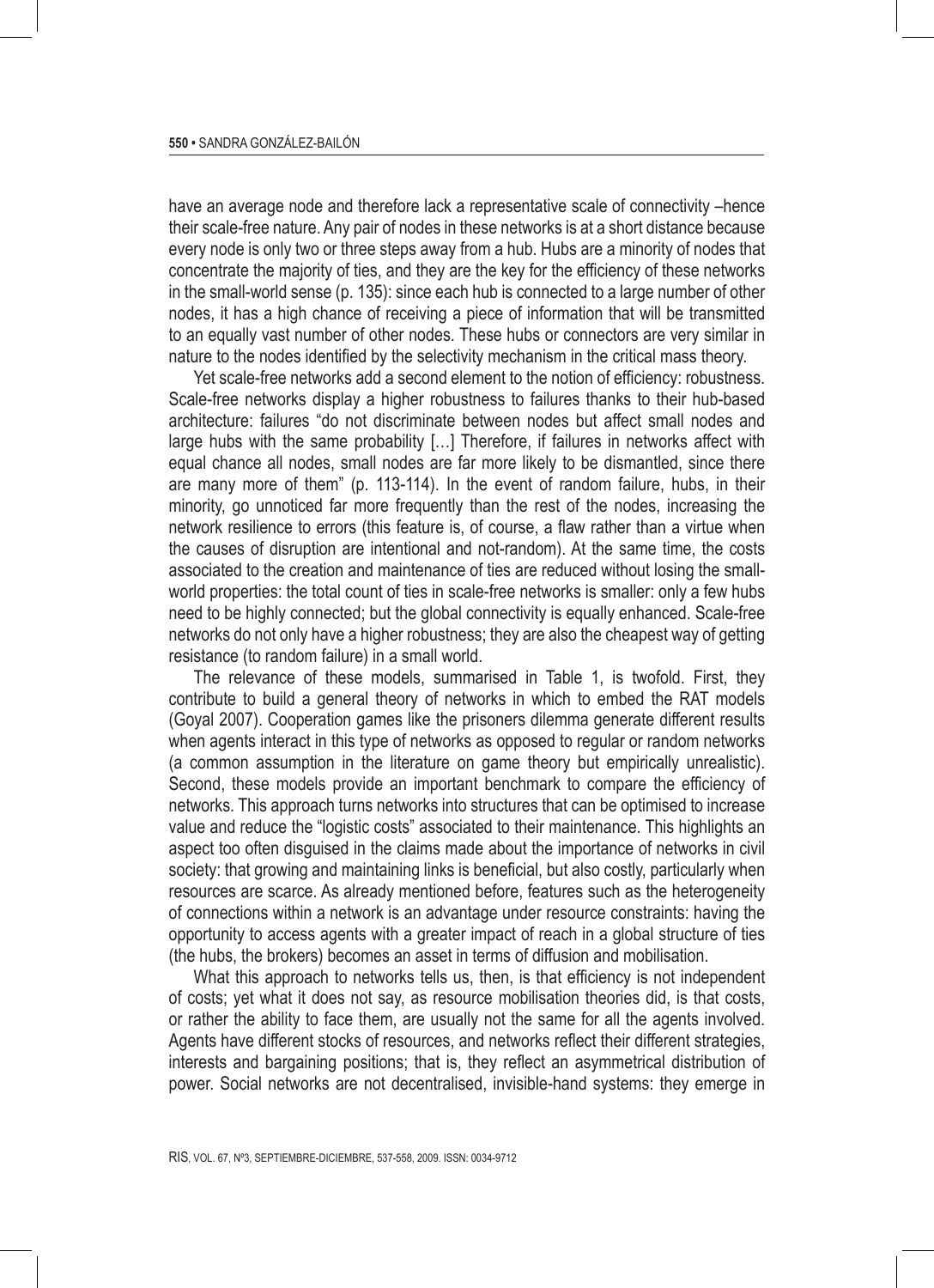| <b>Regular Graphs</b> |             |            |                                                 |                                               |
|-----------------------|-------------|------------|-------------------------------------------------|-----------------------------------------------|
|                       |             |            | Structural Properties $\rightarrow$ Function    |                                               |
|                       | Small-World |            | · High Local Density<br>· Short Global Distance | $\cdot$ Reduce<br>Delivery Time               |
|                       |             | Scale-Free | · Skewed Distribution<br>(Minority of Hubs)     | · Increase<br>Robustness<br>· Reduce<br>Costs |
| <b>Random Graphs</b>  |             |            |                                                 |                                               |

Table 1. *Elements of Network Efficiency.*

a context that precedes them and which will determine their structure. A lot has been said about how the Internet and new communication technologies have relaxed these old dependencies by reducing the costs associated to the public function and granting a more egalitarian access to new forms of communication. The emergence of the Zapatista movement or the anti-globalisation protests that erupted in 1999 are two of the examples most often used in the literature to illustrate the positive impact of new technologies in articulating collective dynamics. The last two US presidential elections, where web technologies contributed greatly to shape the campaigns, is another example of how networks are becoming more relevant (and more visible) under the influence of the Internet. The following section aims to assess some of the claims made in the literature about the impact that ICTs are having on collective action, and determine to what extent they are changing the way social networks operate.

#### **The Impact of the Internet on the Efficiency of Networks**

Most of the claims made in the literature about the changes brought about by the Internet have to do with how it has affected the scope and effectiveness of the mechanisms identified so far. If "the forms and contents of information exchanges shape the capacity of individuals and groups to influence collective decisions" (Knoke 1990: 205), then the Internet has allowed reaching levels of influence never achieved before. Local initiatives can now be echoed globally, and disseminating information is much cheaper and faster: "the explosive growth of connectivity via the Internet alters the transmission of information among networks, shrinking costs, maximising speed, broadening reach, and eradicating distance" (Norris 2001: 20). In this new environment of "minimal-cost" and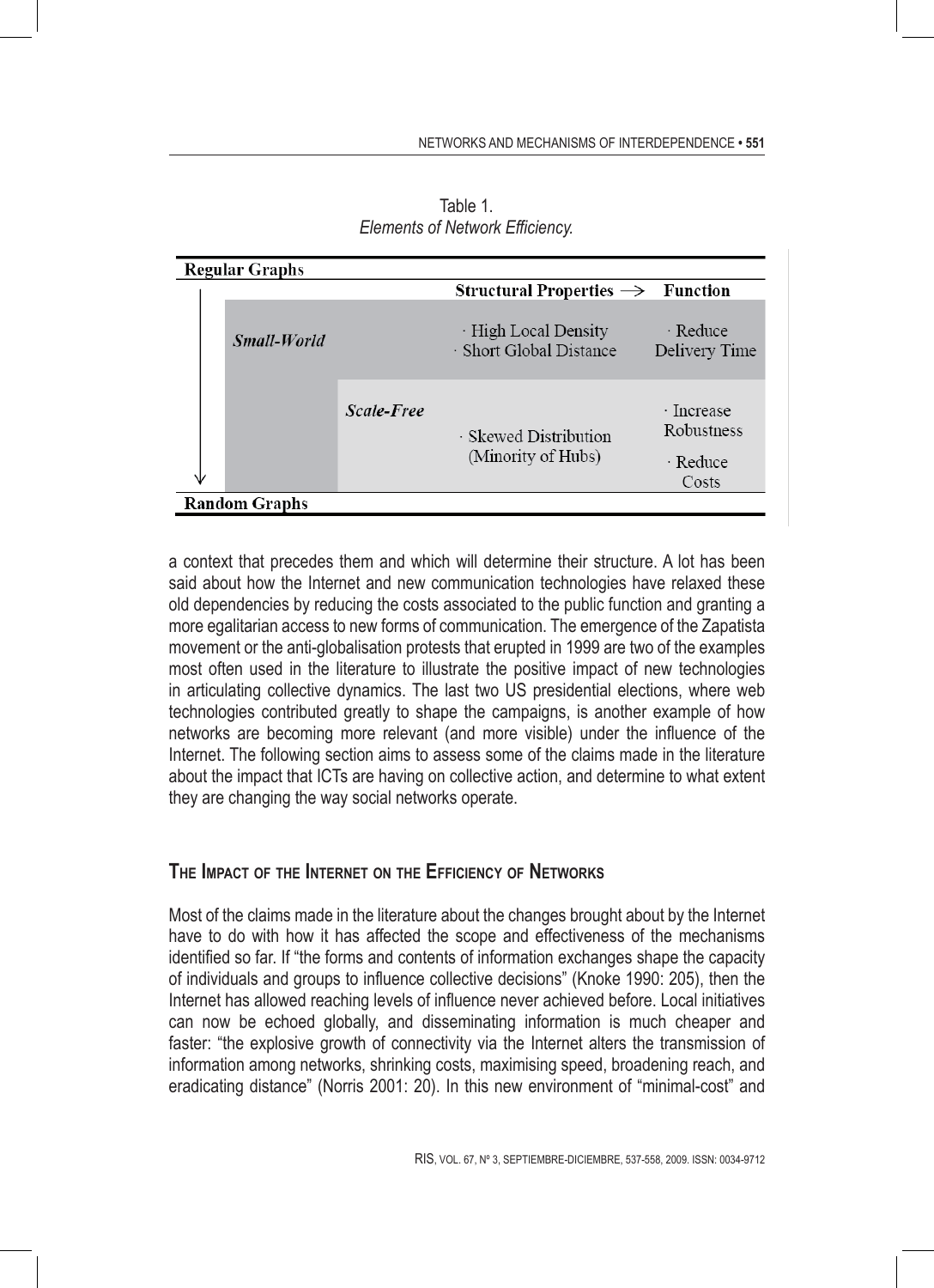"instantaneous global communications", networks are said to play a more efficient role in widening individual exposure to information.

First, interdependence now embraces more people than ever as connectedness is increasingly being less constrained by geographical proximity (Castells 2004a). If the action taken by other individuals matters when deciding what course of action to take, now the points of reference have grown along with the new methods for diffusing and accessing information. New technologies have changed "the geographical scope of the media and consequently alter the construction of collective identities. The globalization of information flows enlarges the group of people concerned" (Chambat 2000: 268). In other words, new technologies have multiplied the elements involved in the calculations that individuals make prior to their civic involvement. The number of others to which one is potentially connected is now larger, and information –the bullet points in the public agenda— is more diversified than ever.

The shape of interdependence has, according to the literature, also changed: given the architecture of the Internet, civic networks can now become more decentralised and horizontal (Chadwick 2006: 22). As some have put it, it is not only that recent mass protests, like those against globalisation, "would have been impossible without the Internet"; it is also that "the communication technology that facilitates these campaigns is shaping the movement in its own image", allowing the emergence of "an activist model that mirrors the organic, decentralized, interlinked pathways of the Internet" (Klein 2002: 266). The constant exchange of information and the minimal costs associated to it are said to promote the establishment of ad hoc alliances that can evolve into more stable coalitions without requiring strict consensus or bureaucratic hierarchies. Density increases and, with that, the number of channels of communication and influence which, according to these theories, hampers the centralisation of resources: "the Net's built-in resistance to centralized control makes it inherently more egalitarian and democratic than other forms of mass media" (Kolko 2003: 28). New technologies, these claims go, allow knitting denser and more horizontal networks, which provides all players with a fairer position to draw attention to their cause and have an impact.

However, none of these studies provides a robust empirical ground in which to root their enthusiasm; and, given the lack of empirical evidence, it is difficult to discern whether these claims are about technical possibilities or about actual usage. In fact, more recent approaches water down this optimistic view: "the professionalisation of web-based politics has massively increased costs since the early days of the mid-1990s, and though it is relatively simple to establish a website, this is no guarantee that users will flock to it" (Chadwick 2006: 23). The Internet provides the technical means to facilitate the diffusion of information and access to it, but it does not provide a guarantee that these possibilities will benefit all agents to the same extent.

The media has always been considered to play an important role in the activation of collective action because of its impact on diffusion and contagious processes. Traditional media, though, could only contribute to spread influence in places where people had access to their news and broadcast: events taking place in areas not covered by local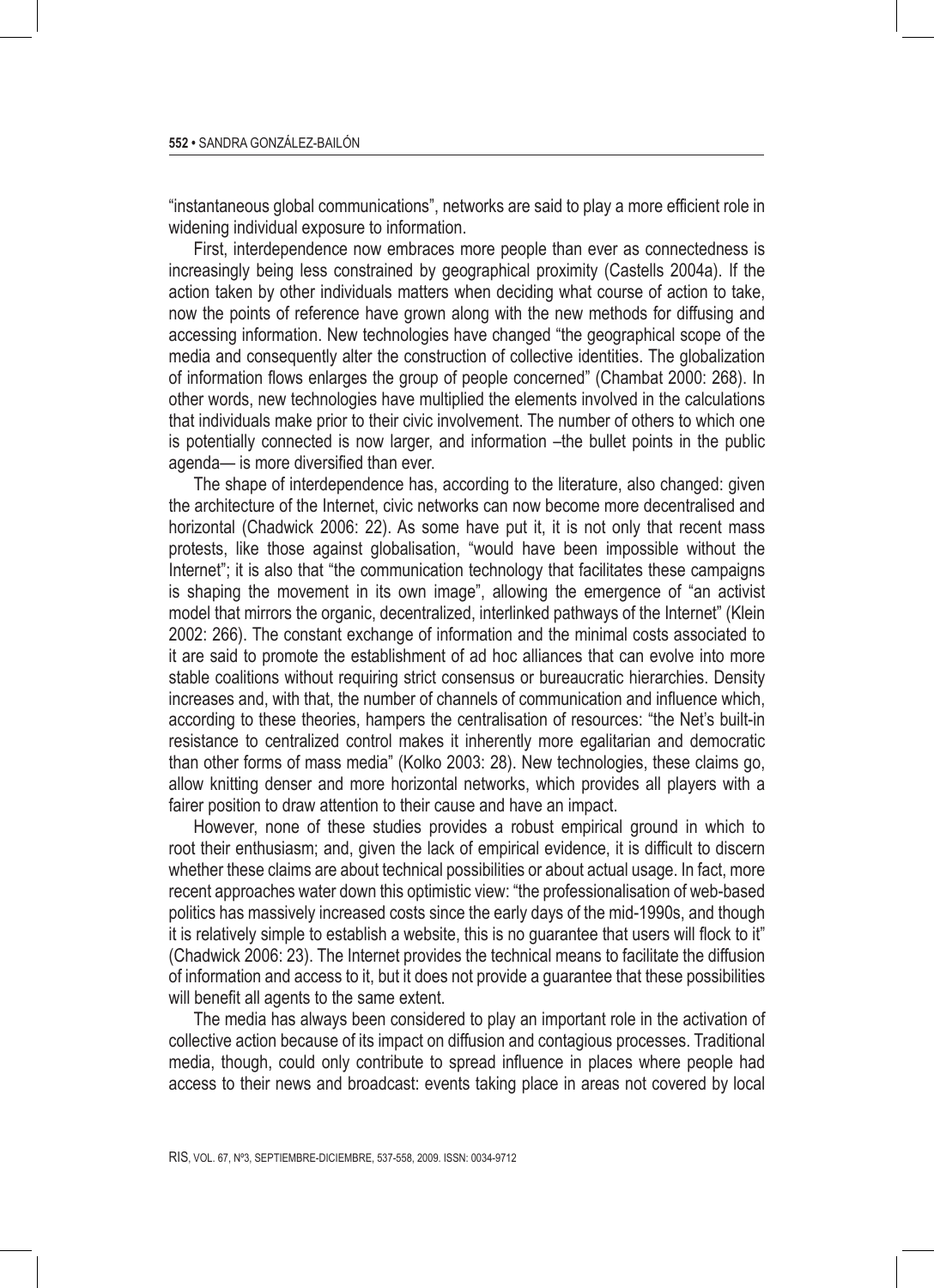media stations were invisible, of null impact (Myers, 2000). These media gaps, either intentional or unintended, created firebreaks in the emergence of collective action that, according to the literature, have been minimised by the range of visibility that the Internet enables. The message of an uprising Zapatista movement, for instance, was projected globally, reaching the media focus of every major country in the planet, from the rather remote soil of the Mexican state of Chiapas (Cleaver ,1998; Shepard and Hayduk, 2002; Castells, 2004b: 75-87; Bob, 2005: 117-177). The anti-globalisation movements –which, for many, provide the ultimate evidence of the impact that the Internet has had on civil society— were greatly inspired by this indigenous struggle, and identified with many of their claims, despite these being rooted in very local circumstances which, in other times, would have been invisible to most.

If the influence of the media depends on how it is distributed and accessed, then the Internet has made an unequivocal contribution to increase the efficiency of networks. And this has had a positive influence on the coordination of mobilisation and collective action since it enables individuals "to find multiple points of entry into varieties of political action" (Bennett, 2003: 144). The combination of lower costs and higher exposure contributes to activate thresholds and spread actions in a faster and more efficient fashion, a possibility that has been realised in a number of occasions. The International Campaign to Ban Landmines, which was awarded with the Nobel Peace Prize in 1997, stands as an already classic example of how the Internet has increased the speed and efficiency of group mobilisation (Hajnal 2002: chapter 5; Klotz 2004: 86-7). The campaign attained an international treaty banning landmines just after six years of its foundation in 1991. At the individual level, the most salient examples of Internet mobilisation revolve around protests against global trade. At the 1999 World Trade Organisation meeting, for instance, "Seattle police admit[ted] being unprepared for the level of Internet-enhanced coordination of 45.000 protesters" (Klotz 2004: 87). The episodes of mass protests where the Internet has played a crucial role have multiplied in the last years in a number of countries (Castells *et al.,* 2006); and the impact of web technologies in formal politics has contributed to shift the balance of power amongst traditional actors (Castells 2009). The Internet and related technologies have increased the speed and efficiency required for the successful coordination of individual actions. This coordination would have required more time and many more resources had not been for the network logistics provided by electronic forms of communication. And, this paper has argued, only a theory of networks can explain the success (or failure) of the collective dynamics sustained by these new platforms of interaction.

#### **Conclusion**

If people are influenced by what others do, "the Internet is an obvious breeding ground for cascades" (Sunstein 2001: 84): it has optimised the networks connecting individuals by widening the scope of communication and reducing the costs associated to it. The emergence of the Internet has made more explicit than ever the relevance that networks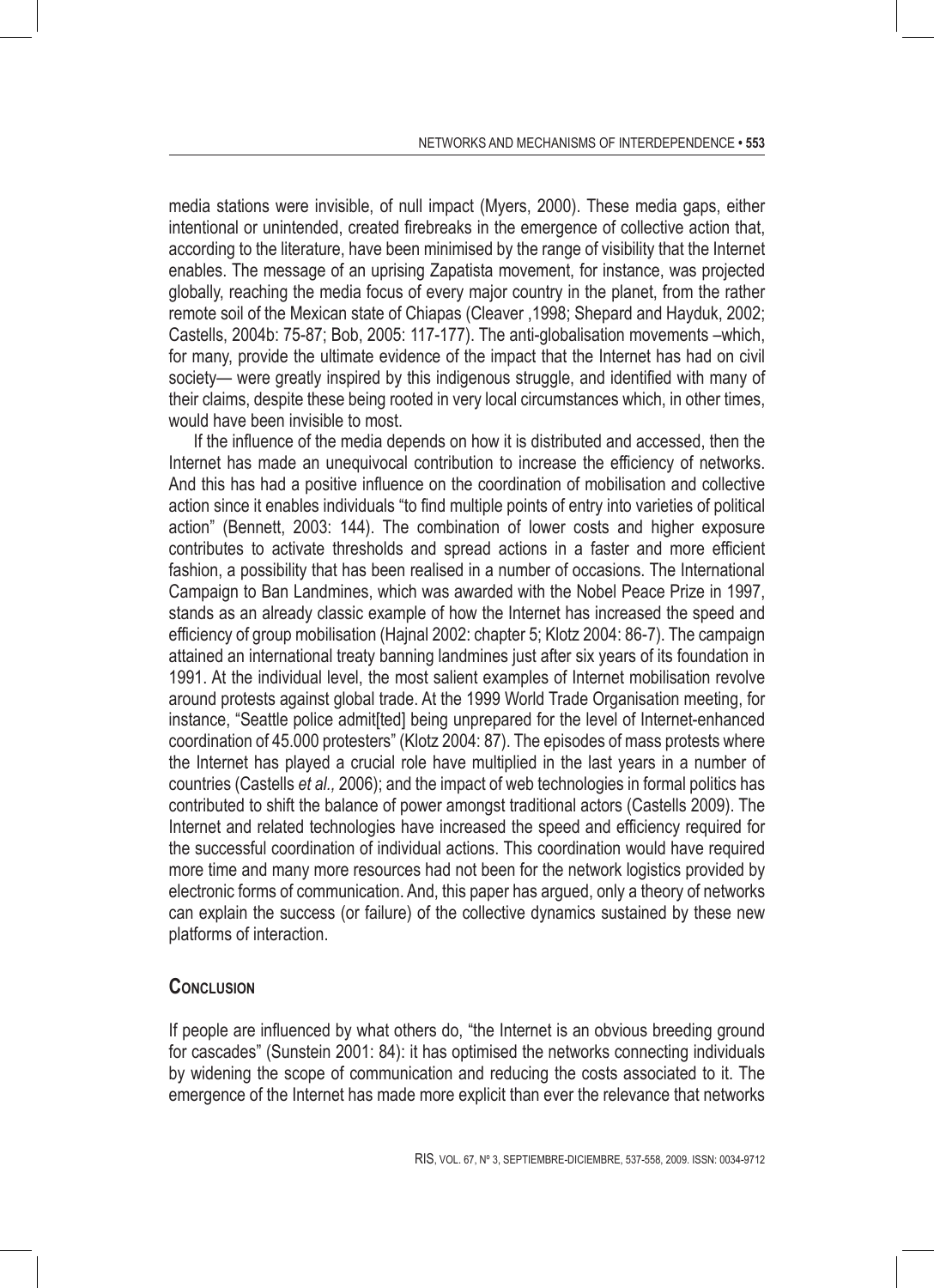have in the articulation of social phenomena like collective action. If we do not take into account the structure that links individuals, and how that structure unleashes mechanisms of social influence, it will not be possible to explain satisfactorily the emergence of norms and collective action – even less in the scenario opened up by new technologies which, as the previous section illustrated, presents already some examples difficult to explain exclusively in the terms proposed by the RAT. This paper has presented some conceptual tools that can help us provide a more satisfactory explanation of these empirical phenomena.

One of the advantages of analysing Internet-based interactions is that they provide observational network data with a resolution that was previously very difficult, if not impossible, to get (Watts, 2007). Using this data we can develop models that not only capture the structural properties of whole systems of interaction but also their evolution over time, which can give us unprecedented insight into the mechanisms that underlie their dynamics (see, for instance, Lewis *et al.,* 2009). But using electronic data also creates new challenges that we need to solve to incorporate their analysis into our theoretical understanding of collective phenomena. These challenges have to do with measurement and validity issues (*i.e*. how do online networks differ from offline networks, or how do they relate to each other) but also with problems of identity and privacy (*i.e*. how do we know if online users are who they claim to be). On this methodological level, we need to devise protocols that can help us standardise research on online phenomena. But, perhaps most importantly, we also need to redefine the models that, on a theoretical level, see individuals as isolated decision-makers, and insert them in structures of interaction able to reproduce empirical patterns. Under the influence of new technologies, networks are becoming not only more relevant but also more visible and tangible for researchers. This paper has presented the theoretical tools that can help us advance our understanding of how these networks work.

# **References**

- Aguiar, F. 1990. "La lógica de la cooperación". *Zona Abierta* 54-55:7-41.
- Axelrod, R. 1984. *The Evolution of Cooperation*. New York: Basic Books.
- Barabási, A.L. 2002. *Linked. The New Science of Networks*. Cambridge, MA: Perseus.
- Bennett, W.L. 2003. "Communicating Global Activism: Strengths and Vulnerabilities of Networked Politics." *Information, Communication & Society* 6:143-168.
- Biggs, M. 2005. "Strikes as Forest Fires: Chicago and Paris in the late nineteenth century", *American Journal of Sociology,* 110:1684-1714.
- Bob, C. 2005. *The Marketing of Rebellion. Insurgents, Media, and International Activism Cambridge:* Cambridge University Press.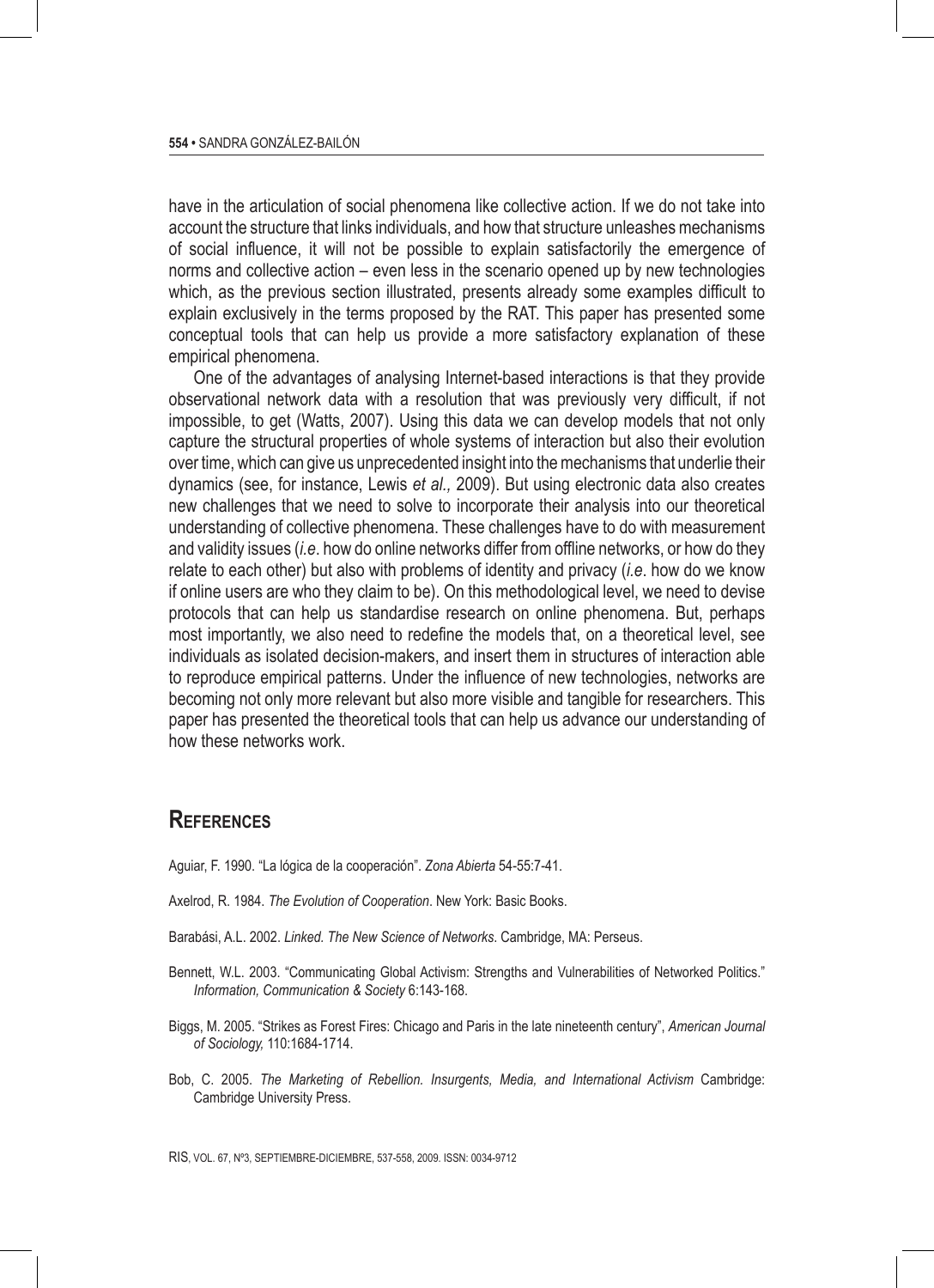Buchanan, M. 2003. *Small World: Uncovering Nature's Hidden Networks*. London: Phoenix.

- Burt, R.S. 1987. "Social Contagion and Innovation: Cohesion versus Structural Equivalence." *American Journal of Sociology* 92:1287-1335.
- Burt, R.S. 1992. *Structural Holes. The Social Structure of Competition*. Cambridge, MA: Harvard University Press.
- Burt, R.S. 2005. *Brokerage and Closure. An Introduction to Social Capital*. Oxford: Oxford University Press.
- Castells, M. (ed.) 2004a. *The Network Society. A cross-cultural perspective*. Cheltenham: Edward Elgar.
- Castells, M. 2004b. *The Power of Identity*. Oxford: Blackwell.
- Castells, M. 2009. *Communication Power*. Oxford: Oxford University Press.
- Castells, M., M. Fernandez-Ardevol, J. Linchuan-Qiu and A. Sey. 2006. "Electronic communication and sociopolitical mobilisation: a new form of civil society", *Global Civil Society 2005/6*, edited by Marlies Glasius, Mary Kaldor, and Helmut Anheier. London: Sage Publications.
- Cleaver, H.M. 1998. "The Zapatista Effect: the Internet and the Rise of an Alternative Political Fabric". *Journal of International Affairs* 51:621-40.
- Coleman, J.S. 1988. "Social Capital in the Creation of Human Capital". *American Journal of Sociology* 94:S95- S120.
- Coleman, J.S. 1990. *Foundations of Social Theory*. Cambridge, Mass.: Belknap Press of Harvard University Press.
- Coleman, J.S., H. Menzel and E. Katz. 1957. "The diffusion of an innovation among physicians", *Sociometry,* 20:253-270.
- Chadwick, A. 2006. *Internet Politics. States, Citizens, and New Communication Technologies*. New York: Oxford University Press.
- Chambat, P. 2000. "Computer-Aided Democracy: The Effects of Information and Communication Technologies on Democracy." in *The Information Society in Europe. Work and Life in an Age of Globalization*, edited by Ken Ducatel, Juliet Webster, and Werner Herrmann. Oxford: Rowman & Littlefield.
- Diani, M. 2003. "Networks and Social Movements: a Research Programme", in *Social Movements and Networks. Relational Approaches to Collective Action*, edited by Mario Diani and Doug McAdam. New York: Oxford University Press.
- Elster, J. 1989. *The Cement of Society*. Cambridge: CUP, Cambridge University Press.
- Flap, H. and Ed. Boxman. 2001. "Getting Started: the Influence of Social Capital on the Start of the Occupational Career." in *Social Capital. Theory and Research*, edited by Nan Lin, Karen Cook, and Ronald S. Burt. New York: Aldine de Gruyter.
- Gilbert, N.l and K. Troitzsch. 2005. *Simulation for the Social Scientist*. Maidenhead: Open University Press.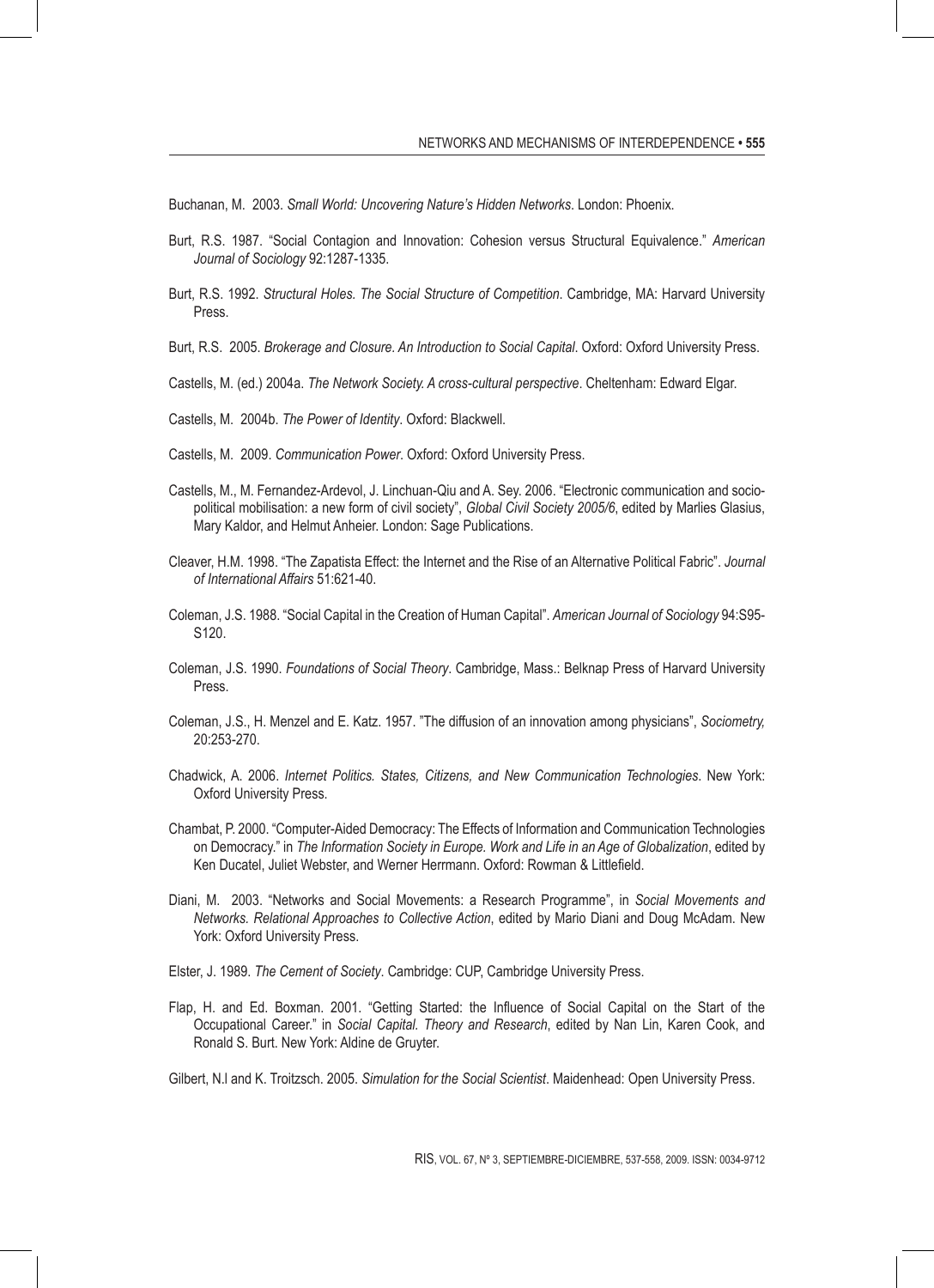Gladwell, M. 2001. *The Tipping Point. How little things can make a big difference.* London: Abacus.

- Goyal, S. 2007. Connections. An Introduction to the Economics of Networks. Princeton, NJ: Princeton University Press.
- Granovetter, M. 1973. "The strength of weak ties". *American Journal of Sociology* 78:1360-1380.
- Granovetter, M. 1978. "Threshold Models of Diffusion and Collective Behaviour", *Journal of Mathematical Sociology* 9:165-179.
- Granovetter, M. 1995. *Getting a Job: A Study of Contacts and Careers, 2nd Edition*. Chicago, IL: University of Chicago Press.
- Hajnal, P.I. (ed.) 2002. *Civil Society in the Information Age*. Aldershot: Ashgate.
- Hardin, R. 1982. *Collective Action*. Baltimore, Maryland: John Hopkins University Press.
- Hedström, P. 1994. "Contagious collectivities: on the spatial diffusion of Swedish trade unions, 1890-1940". *American Journal of Sociology* 99:1157-79.
- Klein, N. 2002. "The vision thing: were the DC and Seattle protests unfocused, or are critics missing the point?" in *From Act Up to the WTO: Urban Protest and Community Building in the Era of Globalization*  edited by Benjamin Shepard and Ronald Hayduk. New York: Verso.
- Klotz, R.J. 2004. *The Politics of Internet Communication*. Lanham: Rowman & Littlefield.
- Knoke, D. 1990. *Political Networks. The Structural Perspective*. New York: Cambridge University Press.
- Kolko, B.E. (ed.) 2003. *Virtual Publics. Policy and Community in an Electronic Age*. New York: Columbia University Press.
- Lewis, K., J. Kaufman, M. Gonzalez, A. Wimmer and N.A. Christakis. 2009. "Tastes, Ties, and Time: A New Cultural, Multiplex, and Longitudinal) Social Network Dataset Using Facebook.com" *Social Networks*, 30: 330-342.
- Lin, N., K. Cook and R.S. Burt (eds.) 2001. *Social Capital: Theory and Research*. New York, NY: Aldine de Gruyter.
- Lin, N. and M. Dumin. 1986. "Access to Occupations Through Social Ties", *Social Networks.* 8:365-385.
- Linares, F. 2004. "Hawks, Zealots and Hypocrites but not Free Riders: the logics of cooperation in Llano del Beal". *Rationality and Society* 16:437-476.
- Lohmann, S. 1994. "Dynamics of Informational Cascades: the Monday Demonstrations in Leipzig, East Germany, 1989-1991". *World Politics* 47:42-101.
- Marwell, G. and P. Oliver. 1993. *The Critical Mass in Collective Action*. Cambridge: Cambridge University Press.
- Marwell, G. and R. Prahl. 1988. "Social networks and collective action. A theory of critical mass III." *American Journal of Sociology* 94:502-34.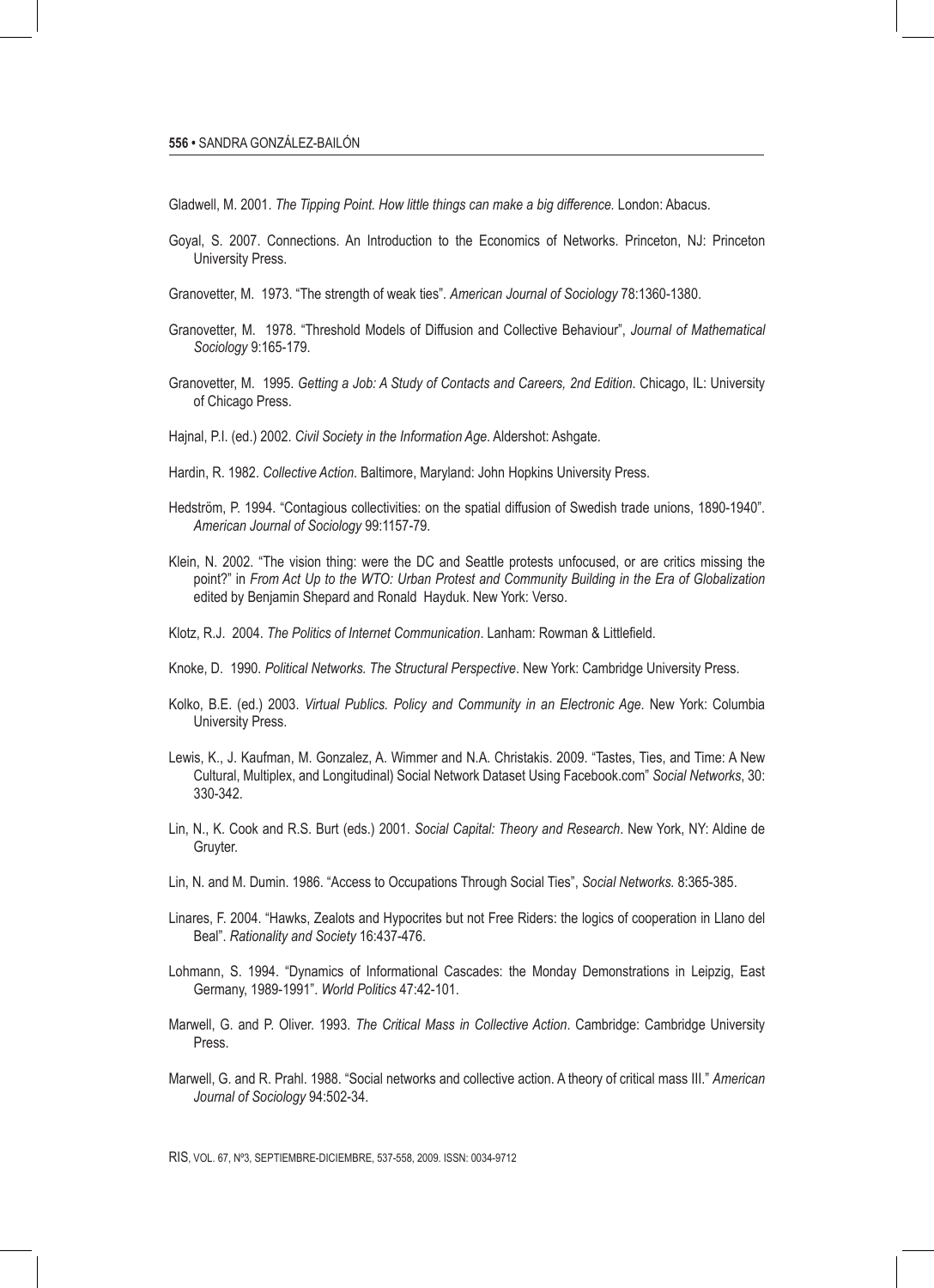Milgram, S. 1967. "The Small World problem." *Psychology Today.* 2:60-67.

- Miller, L.M. 2007. "Coordinación y Acción Colectiva". *Revista Internacional de Sociología.* 46:161-183.
- Myers, D.J. 2000. "The Diffusion of Collective Violence: infectiousness, susceptibility, and mass media networks". *American Journal of Sociology.* 106:173-208.
- Norris, P. 2001. *Digital Divide: Civic Engagement, Information Poverty, and the Internet Worldwide*. Cambridge: Cambridge University Press.
- Oliver, P. and G. Marwell. 1988. "The paradox of group size in collective action: a theory of critical mass II". *American Sociological Review.* 53:1-8.
- Oliver, P., G. Marwell and R. Teixeir. 1985. "A theory of the critical mass. I. Interdependence, group heterogeneity, and the production of collective action". *American Journal of Sociology.* 91:522-56.
- Olson, M. 1965. *The Logic of Collective Action: public goods and the theory of groups*. Cambridge, MA: Harvard University Press.
- Passy, F. 2003. "Social Networks Matter. But How?", *Social Movements and Networks. Relational Approaches to Collective Action*, edited by Mario Diani and Doug McAdam. New York: Oxford University Press.
- Paxton, P. 1999. "Is Social Capital Declining in the United States? A Multiple Indicator Assessment". *American Journal of Sociology.* 105:88-127.
- Paxton, P. 2002. "Social Capital and Democracy: an Interdependent Relationship". *American Sociological Review.* 67:254-277.
- Putnam, R.D. 1995. "Bowling Alone: America's Declining Social Capital." *Journal of Democracy.* 6:65-78.
- Putnam, R.D. 2000. *Bowling Alone. The collapse and revival of American community*. New York, NY: Simon and Schuster.
- Shepard, B. and R. Haydu. 2002. *From Act Up to the WTO. Urban protests and community building in the era of globalization*. New York: Verso.
- Simmel, G. [1908] 1955. "The web of group affiliations". In *Conflict. The web of group affiliations*. New York: Free Press.
- Sunstein, C. 2001. *Republic.com*. Princeton, NJ: Princeton University Press.
- Ullmann-Margalit, E. 1977. *The Emergence of Norms*. Oxford: Oxford University Press.
- Valente, Th.W. 1996. "Social network thresholds in the diffusion of innovations". *Social Networks.* 18:69-89.
- Van den Bulte, Ch. and G.L. Lilien. 2001. "Medical Innovation Revisited: Social Contagion versus Marketing Effort". *American Journal of Sociology.* 106:1409-35.
- Watts, D.J. 1999. "Networks, Dynamics and the Small World Phenomenon". *American Journal of Sociology.* 105: 493-527.